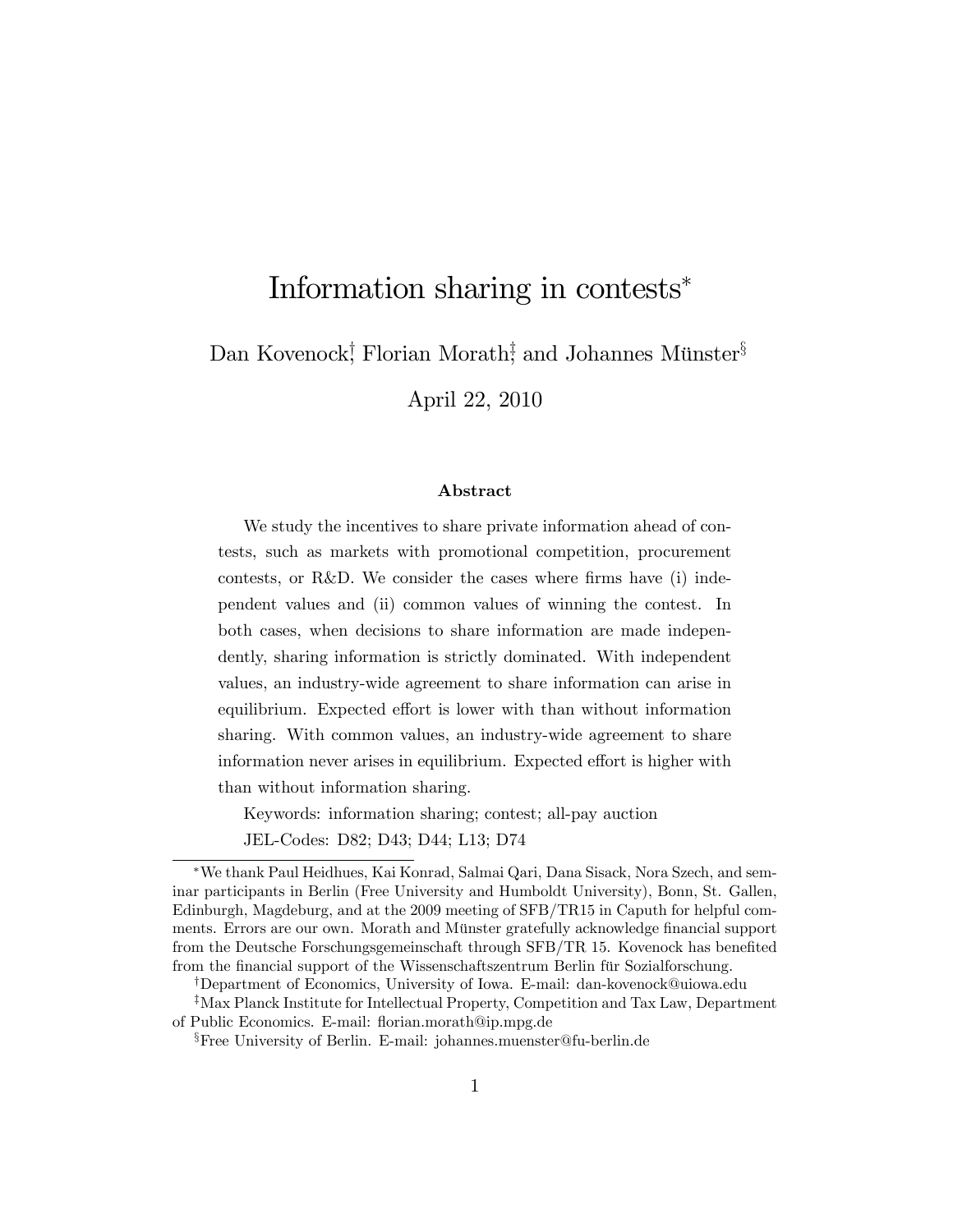### 1 Introduction

Competing firms can often commit to share relevant information with their competitors. Exchange of information not only takes place in joint ventures or cartels; one benefit of joining an industry association is better access to industry data. The incentives to share information have been extensively studied in the literature on imperfect competition. Competition in some oligopolistic markets is, however, best described as a contest or an all-pay auction, and the incentives to share information ahead of a contest appear to have not yet been explored. To date, the main focus of the literature has been on the implications of whether firms' decision variables are strategic substitutes or strategic complements. In the all-pay auction, however, these notions do not fit because the best replies may be nonmonotonic, involving either marginal overbidding, or spending zero effort.<sup>1</sup> The aim of this article is to analyze this case.

The strategic interaction between firms in many markets has the characteristics of a contest. This is particularly true of markets with intense advertising or promotional competition (Schmalensee 1976, 1992), and in R&D races. Lichtenberg (1988) stresses the importance of ëdesign and technical competitions' for public procurement and points out that these competitions are best understood as contests. Dasgupta (1986) uses the all-pay auction with complete information as a model of R&D races and research tournaments. In a similar structure, Kaplan et al. (2003) analyze firms' innovation activities when potential gains are endogenous. See Konrad (2009) for a survey. This article examines a popular type of contest, often used as a benchmark in the contest literature: an all-pay auction.<sup>2</sup> The all-pay auction

<sup>&</sup>lt;sup>1</sup>In our analysis with continuous strategy spaces, formal best responses may not exist due to the open-endedness problem arising with discontinuous payoff functions. When referring to best replies in this context we are thinking of either  $\varepsilon$ -best replies or best replies in finite approximations of the continuous strategy space.

<sup>&</sup>lt;sup>2</sup>The all-pay auction captures the notion that, conditional on expenditures, exogenous shocks do not play a significant role in determining a contest's outcome. Contests with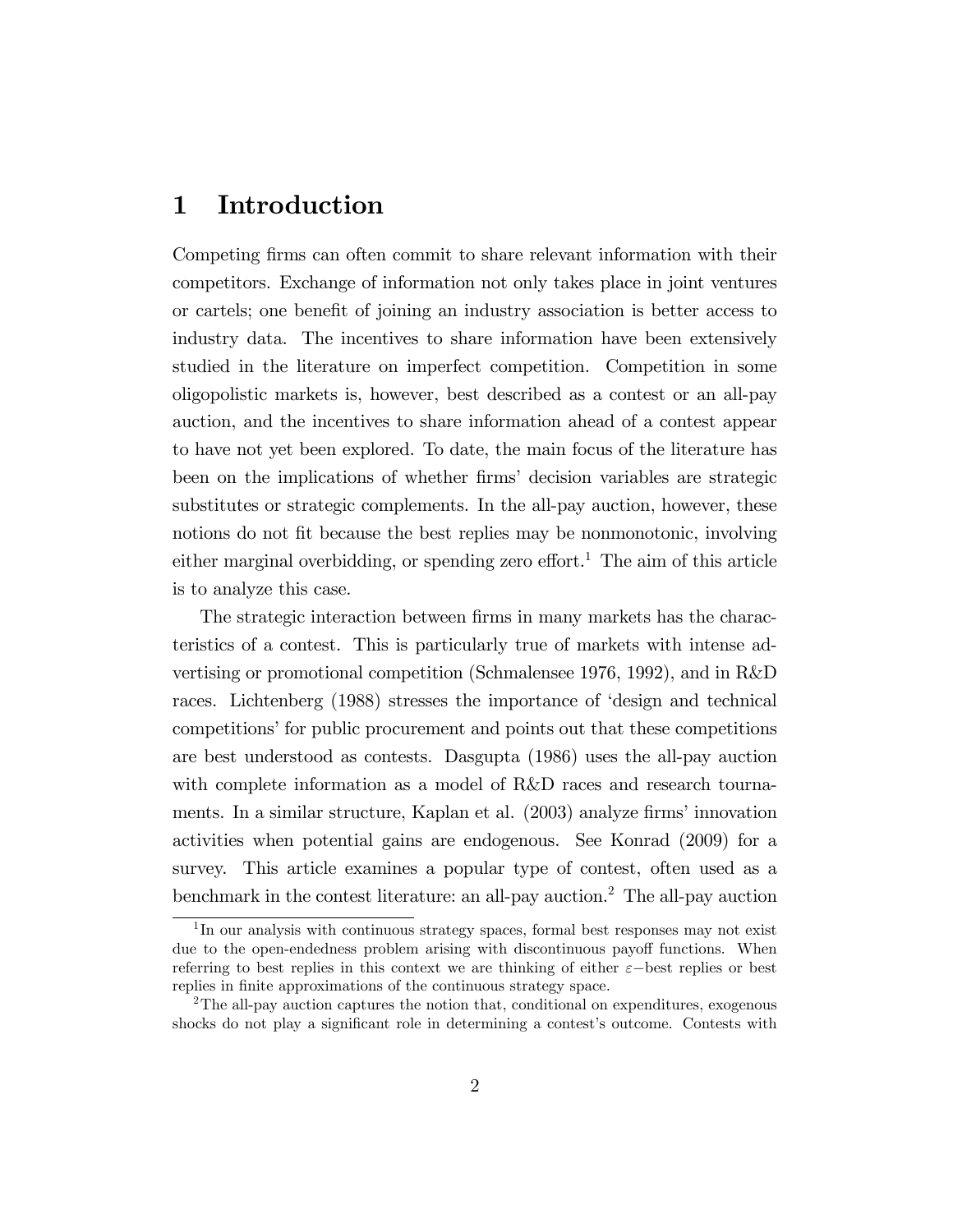has been studied under a wide range of assumptions concerning the information possessed by competitors (Weber 1985; Hillman and Riley 1989; Baye et al. 1993, 1996; Amann and Leininger 1996; Krishna and Morgan 1997; Morath and Münster 2010). Here we build on these results to investigate information sharing.

The literature on information sharing in oligopoly is extensive and we do not attempt to survey it here. Early contributions include Ponssard (1979), Novshek and Sonnenschein (1982), Vives (1984), and Gal-Or (1985). Raith (1996) presents a fairly general model that encompasses many of the known results; Vives (1999, Chapter 8) contains an overview. Most closely related to our article are studies of information disclosure in R&D competition, going back to Bhattacharya and Ritter (1983). Gill (2008) and Jansen (2008) are recent contributions, and also include overviews of the literature. Our contribution to this literature is to focus on the two-player all-pay auction structure and on the incentives to reveal one's value of winning the contest to one's competitor. We also study the social efficiency of the decision to share information and find conditions under which a legal prohibition of information sharing or, alternatively, a requirement to share information, is welfare improving.

The article is organized as follows. Section 2 sets out the model. Firms receive private information about the value they derive from winning the contest. If private information pertains to some firm-specific characteristic such as the cost structure, a model with private values may be appropriate; Section 3 considers this case.<sup>3</sup> On the other hand, if the information is about some circumstances which are common to the firms such as demand con-

exogenous noise, such as the Tullock (1980) or Lazear & Rosen (1981) models, generally require sufficient noise to ensure pure-strategy equilibria in the complete information game. Alcalde and Dahm (2008) and Che and Gale (2000) have recently shown that contests with "small" amounts of exogenous noise share many of the same properties as all-pay auctions.

 $3$ At the end of Section 3, we also consider the case where firms receive private information about their marginal cost of effort in the contest rather than about the value of winning (see also Moldovanu and Sela 2001, 2006).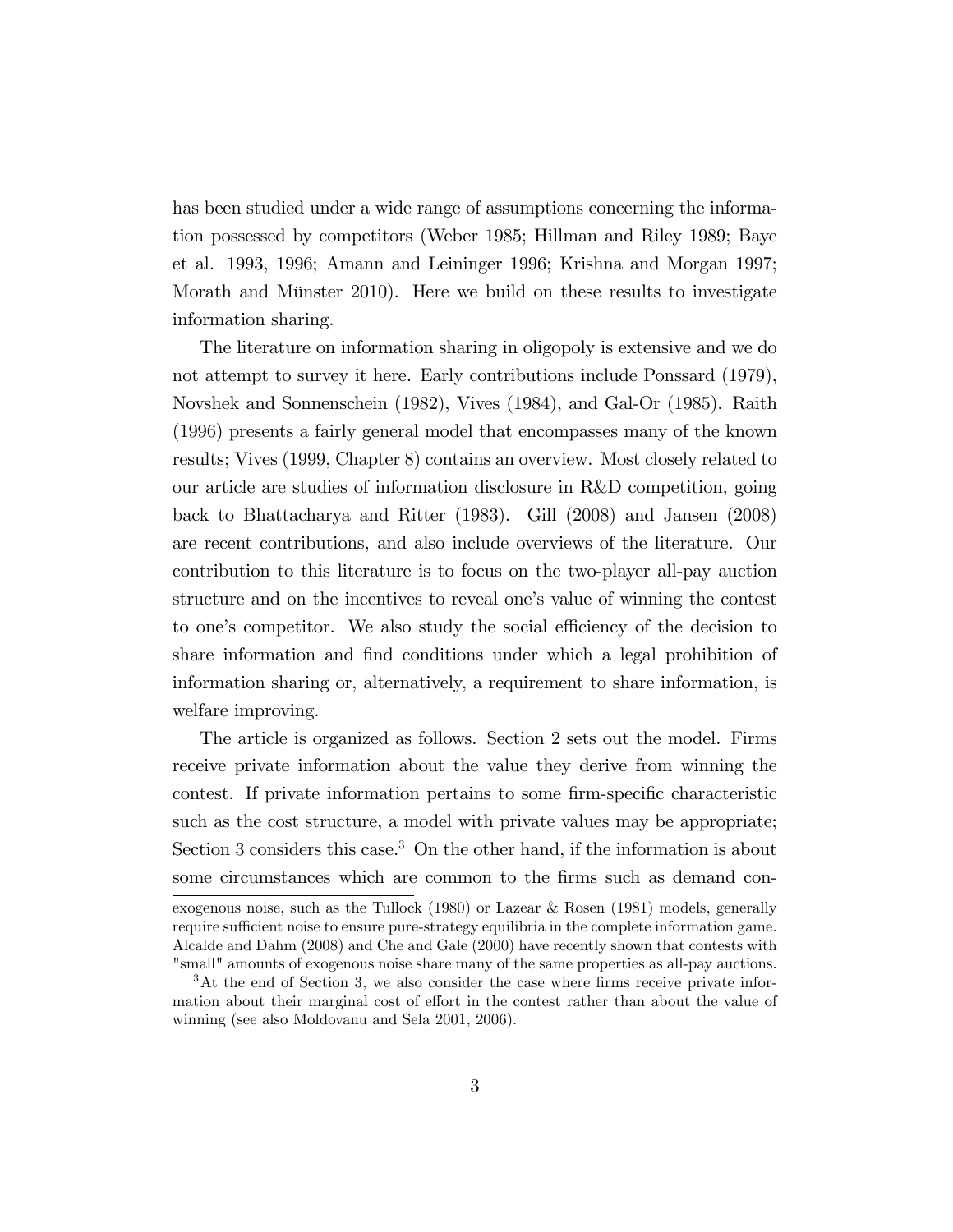ditions, we have common values; we study this case in Section 4. Sections 2 to 4 assume, following most of the literature, that the decisions on information sharing are binding commitments taken ex ante, before firms receive private information. To assess the robustness of our results, Section 5 discusses interim information sharing, where decisions on information sharing are taken after firms have received their private information. We summarize our findings and discuss extensions in Section 6.

### 2 The model

There are two firms  $i = 1, 2$ . At stage 1, each firm decides whether or not to share information. In the literature, there are two approaches concerning how to model these decisions. We will describe each in detail below. Between stage 1 and stage 2, each firm receives a private signal  $s_i$  about its value  $v_i$  of winning the contest. We assume that the signals  $s_1$  and  $s_2$  are independent draws from a cumulative distribution function F with support  $[s_l, s_h]$ ,  $0 \leq$  $s_l \lt s_h$ . We assume that F is continuously differentiable. In the case of private values analyzed in Section 3 below, each Örmís value of winning is equal to its signal,  $v_i(s_1, s_2) = s_i$ . In Section 4, we investigate a common values environment in which each firm's value of winning equals a nonnegative continuously differentiable, strictly increasing, and symmetric function of the two signals,  $v(s_1, s_2)$ .<sup>4</sup>

<sup>4</sup>Our assumption of independent signals is not without loss of generality. However, as demonstrated by Krishna and Morgan (1997), even in the standard symmetric environment of Milgrom and Weber (1982), affiliation is not sufficient to insure the existence of an increasing (symmetric) equilibrium bidding function in the all-pay auction. Krishna and Morgan (1997) provide a sufficient condition on the product of the value function and the conditional density for such a symmetric equilibrium to exist. Roughly speaking, for a well-behaved value function this condition requires that for all values of  $s_i$  the density of  $s_i$  conditional on  $s_{-i}$  does not change too abruptly in  $s_{-i}$ . Radhi (1994) has provided examples demonstrating that highly correlated signals may lead to perverse nonmonotonic bidding functions. Although we believe our results are robust to some degree of affiliation, it is clear that more general results for arbitrary affiliated signals would be difficult to obtain.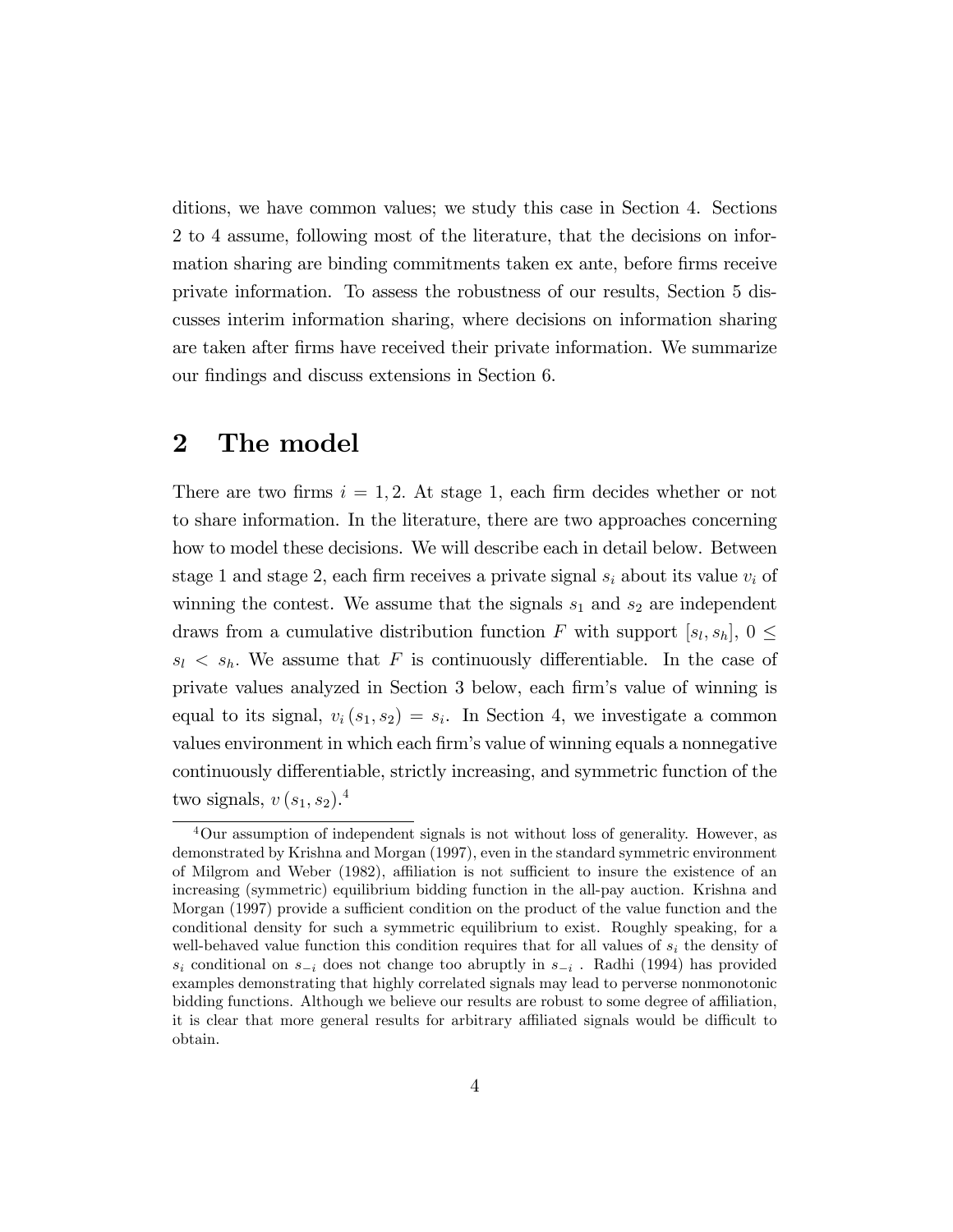In stage 2, firms choose their outlays or efforts  $x_i \in \mathbb{R}_+$ . The higher effort wins; ties are broken randomly. Thus the probability that firm  $i$  wins is given by

$$
p_i = \begin{cases} 0, & \text{if } x_i < x_j, \\ \frac{1}{2}, & \text{if } x_i = x_j, \\ 1, & \text{if } x_i > x_j. \end{cases}
$$

Conditional on the signals  $(s_1, s_2)$  and the efforts  $(x_1, x_2)$ , firm i's expected profit is  $p_i v_i (s_1, s_2) - x_i$ .<sup>5</sup>

As noted above, there are two main approaches to information sharing in the literature: the decision whether or not to share information can be either unilateral, or a bilateral agreement. In the first approach, decisions to share information are taken simultaneously and independently. These decisions are binding commitments. Hence, if firm  $i$  has decided to share information, firm  $j \neq i$  also learns the signal  $s_i$  before the efforts are chosen; otherwise,  $s_i$  is private information to firm i. In an alternative approach, the first stage decisions on information sharing are treated as an industry-wide agreement, where a firm shares its information before stage 2 if and only if the other firm does so as well. Here, in stage 1 both firms simultaneously indicate whether they would like an industry-wide agreement on information sharing. If both indicate that they want it, then all information is shared. If at least one firm indicates that it does not want to share, then no firm's information is shared. Note that in both approaches, 'sharing information' can be thought of as ëproviding hard evidence that fully reveals the realization of one's signal'. $6$ 

Finally, we assume that social welfare depends on the firms' expected profits. Moreover, the firms' efforts may be socially desirable in themselves.

 $5$ Our analysis applies directly to the case where each firm has an identical increasing cost of effort function  $c(x_i)$ ,  $i = 1, 2$ . In this case the bid can be redefined as  $z_i = c(x_i)$ and all relevant calculations can be carried out with the transformed bid  $z_i$ .

 ${}^{6}$ It will become clear that, in both approaches, our findings are robust to a sequential timing of the decisions on information sharing where firm 1 decides first, and firm 2 decides after having observed the decision of firm 1.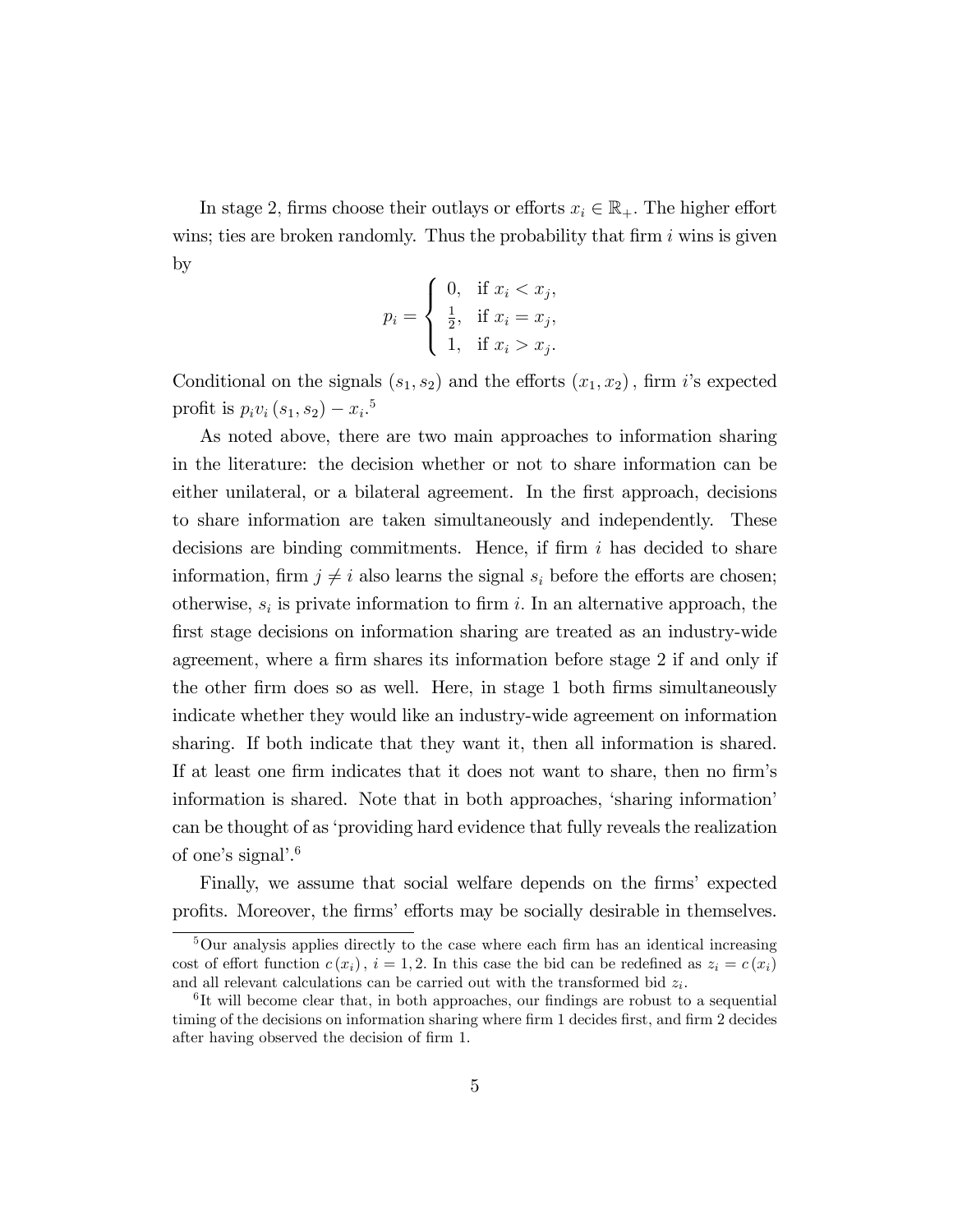For example, if  $x_i$  is innovative effort, it may provide positive spillovers to the rest of the economy. Thus, we assume that conditional on the signals  $(s_1, s_2)$  and the efforts  $(x_1, x_2)$  total welfare is

$$
W(s_1, s_2; x_1, x_2) = \sum_{i=1,2} (p_i v_i (s_1, s_2) - x_i) + \kappa \left( \sum_{i=1,2} x_i \right).
$$

Here,  $\kappa$  is a parameter that expresses the social value of the efforts not directly captured by the firms in the industry. If  $\kappa > 0$  the efforts provide a socially valuable externality not captured by the industry and if  $\kappa < 0$  this externality is negative.

Throughout, we analyze whether equilibrium information sharing is socially efficient. In particular, we study whether prohibiting information sharing, or forcing the Örms to share information, increases welfare.

### 3 Private values

In this section, we assume that each firm's value of winning the contest coincides with its signal,  $v_i(s_1, s_2) = s_i$  for  $i = 1, 2$ . That is, each firm is privately informed about the value it derives from winning, and this value is independent of the other firm's value.

#### 3.1 Industry-wide agreements

We begin the analysis with the simpler case of industry-wide agreements. Here we only have to consider the symmetric situations in which either both firms share their information, or both keep their information secret. The corresponding continuation equilibria are well known.

Both firms share information If both firms share their information, the resulting subgames have complete information, and the all-pay auction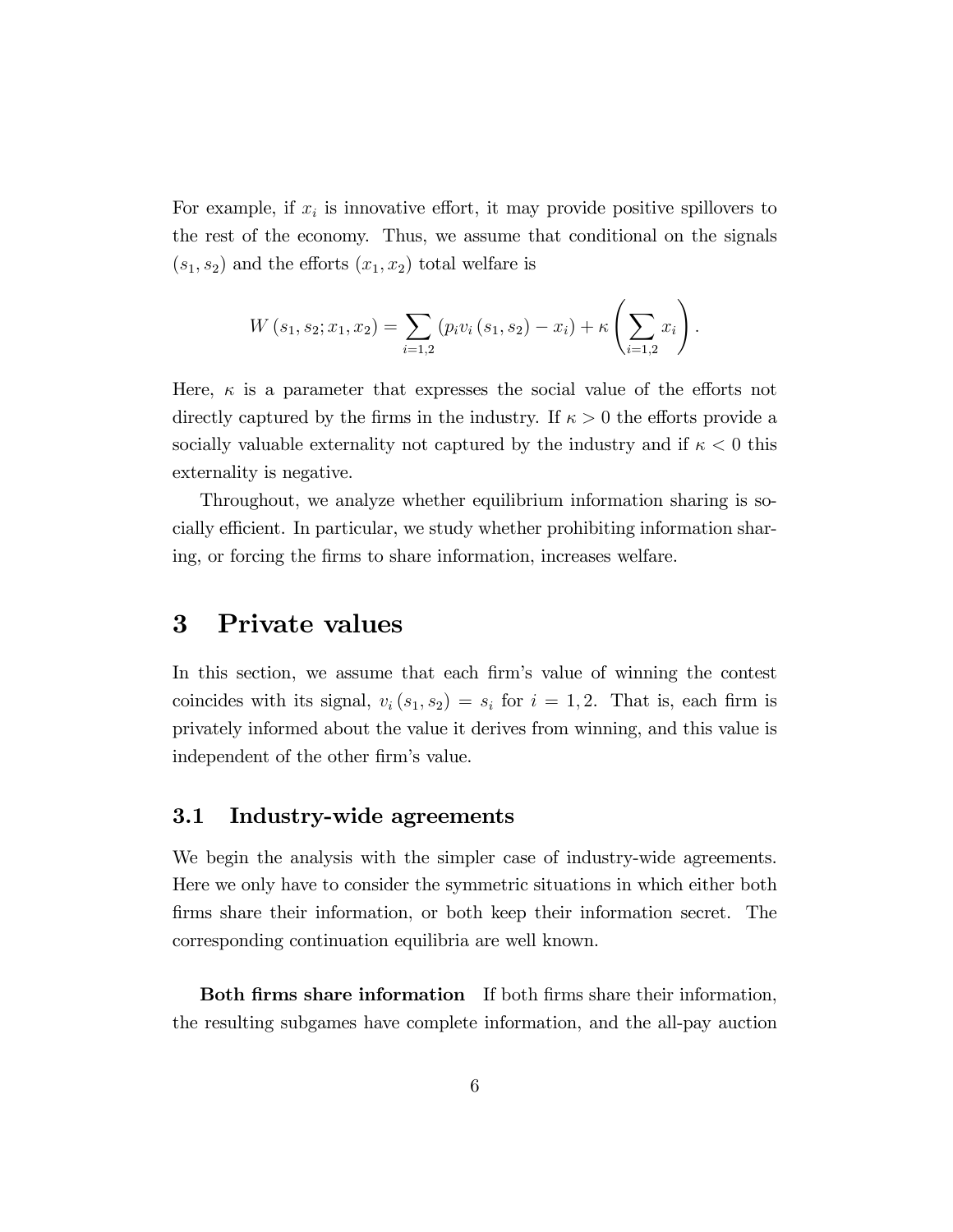has a unique equilibrium in mixed strategies (Hillman and Riley 1989; Baye, Kovenock, de Vries 1996).<sup>7</sup> Without loss of generality, let  $s_1 \leq s_2$ , which corresponds to  $v_1 \le v_2$ . Firms play the following mixed strategies:

$$
B_1(x) = \frac{s_2 - s_1}{s_2} + \frac{x}{s_2} \text{ for } x \in [0, s_1],
$$
  
\n
$$
B_2(x) = \frac{x}{s_1} \text{ for } x \in [0, s_1].
$$

To see this is an equilibrium, note that the expected profit of firm 1 from an effort  $x_1 \in [0, s_1]$  equals

$$
\frac{x_1}{s_1} s_1 - x_1 = 0.
$$

A higher effort leads to a higher probability of winning, which is just outweighed by the increased costs; thus firm  $1$  is indifferent between all these effort levels. Moreover, choosing an effort  $x_1 > s_1$  is suboptimal, because it leads to negative expected profits. Similarly, firm 2 is indifferent between all  $x_2 \in (0, s_1]$ , because each such  $x_2$  gives the same expected profit:

$$
\left(\frac{s_2 - s_1}{s_2} + \frac{x_2}{s_2}\right)s_2 - x_2 = s_2 - s_1.
$$

To summarize, the expected profit of a firm i equals max  $\{s_i - s_j, 0\}$ . As firms decide on information sharing before they know their own value, this decision is based on the *ex ante expected profit*, i.e. the expectation at the beginning of stage 1. Firm  $i$ 's ex ante expected profit from an agreement to share information is equal to

$$
\int_{s_l}^{s_h} \int_{s_l}^{s_i} (s_i - s_j) \, dF(s_j) \, dF(s_i) \, . \tag{1}
$$

<sup>&</sup>lt;sup>7</sup>There is a trivial technical complication if  $s_l = 0$ . In the event that  $s_i = 0 < s_j$ , firm i has a strictly dominant strategy to choose zero effort, hence firm  $j$  would like to choose the smallest strictly positive effort, which does not exist in a continuous strategy space. To fix this, we assume that in case  $s_i = 0 < s_j$  and  $x_i = x_j = 0$ , firm j wins with probability one. A similar comment applies to Lemma 1 below.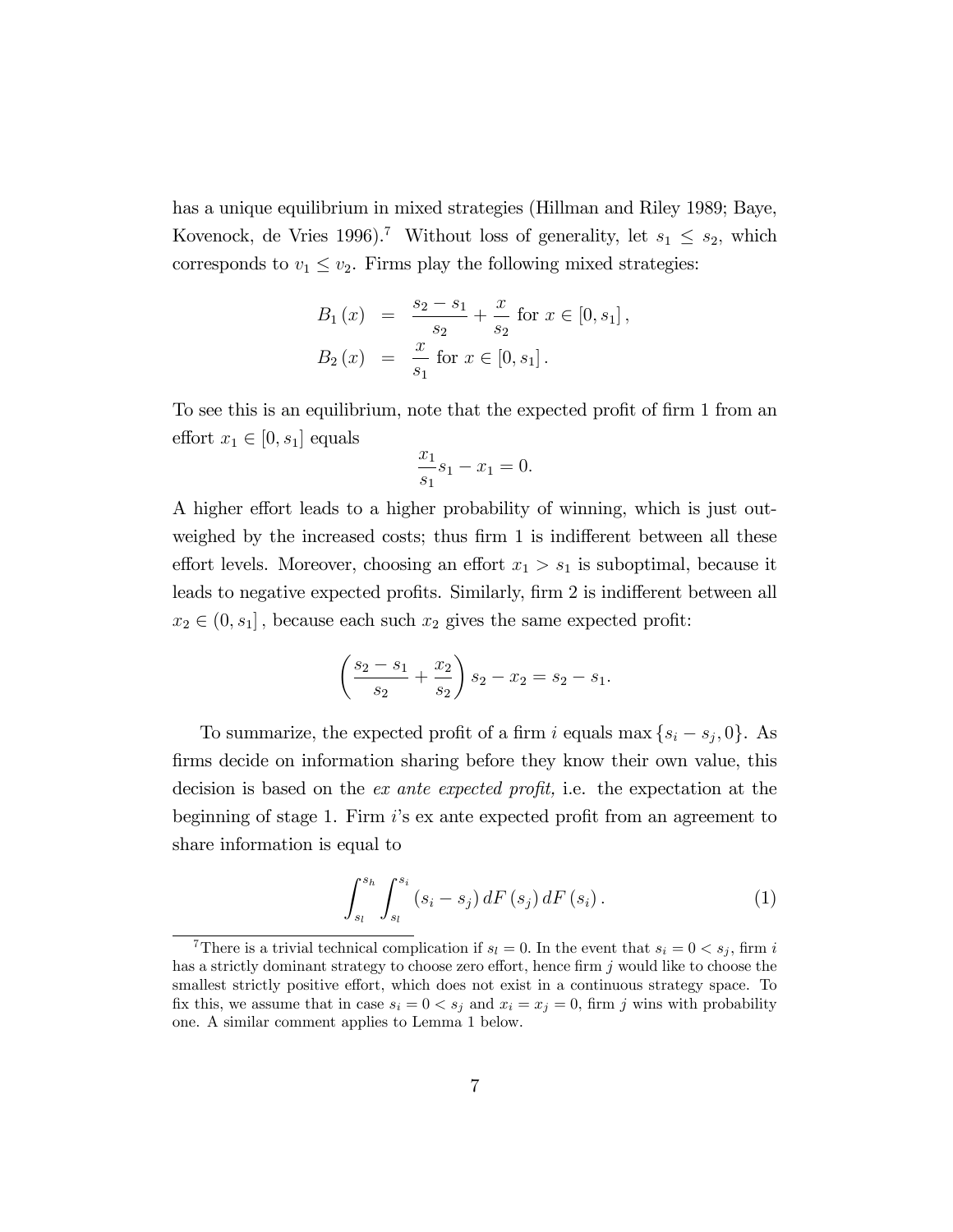No firm shares information If no firm shares information, then stage 2 is characterized by two-sided incomplete information. The equilibrium is in increasing strategies: a firm that receives a signal  $s$  chooses effort

$$
\xi\left(s\right) = \int_{s_l}^{s} t dF\left(t\right). \tag{2}
$$

To see that this is an equilibrium, consider the expected profit of firm  $i$ , given that firm j follows this strategy.<sup>8</sup> Suppose firm i chooses an effort of  $x_i \in \left[0, \int_{s_l}^{s_h} t dF(t)\right]$ . Equivalently, firm i bids according to  $\xi$  but as if it had received a signal z such that  $x_i = \xi(z)$ . The expected profit of firm i equals

$$
\Pr\left(\xi\left(s_{j}\right) < \xi\left(z\right)\right) s_{i} - \xi\left(z\right) = F\left(z\right) s_{i} - \int_{s_{l}}^{z} t dF\left(t\right) = \int_{s_{l}}^{z} \left(s_{i} - t\right) dF\left(t\right).
$$

As the integrand is positive if and only if  $s_i$  is greater than t, the optimal choice is  $z = s_i$ , and hence  $x_i = \xi(s_i)$  as in (2).

A firm's interim expected profit, conditional on  $s_i$ , equals

$$
F(s_i) s_i - \int_{s_i}^{s_i} t dF(t) = \int_{s_i}^{s_i} (s_i - s_j) dF(s_j)
$$

and ex ante expected profit is

$$
\int_{s_l}^{s_h} \int_{s_l}^{s_i} (s_i - s_j) \, dF(s_j) \, dF(s_i) \, . \tag{3}
$$

Comparing  $(1)$  and  $(3)$  shows that expected profit when both firms share information is equal to expected profit when no firm shares information.<sup>9</sup>

 $8$ The equilibrium was first derived in Weber (1985). Uniqueness follows from Amann and Leininger (1996).

<sup>&</sup>lt;sup>9</sup>This payoff equivalence has first been shown in Morath and Münster (2008), who use a different method of proof than the one given here. The result holds not only for the all-pay auction but also for the Örst-price auction and the second-price auction. It is also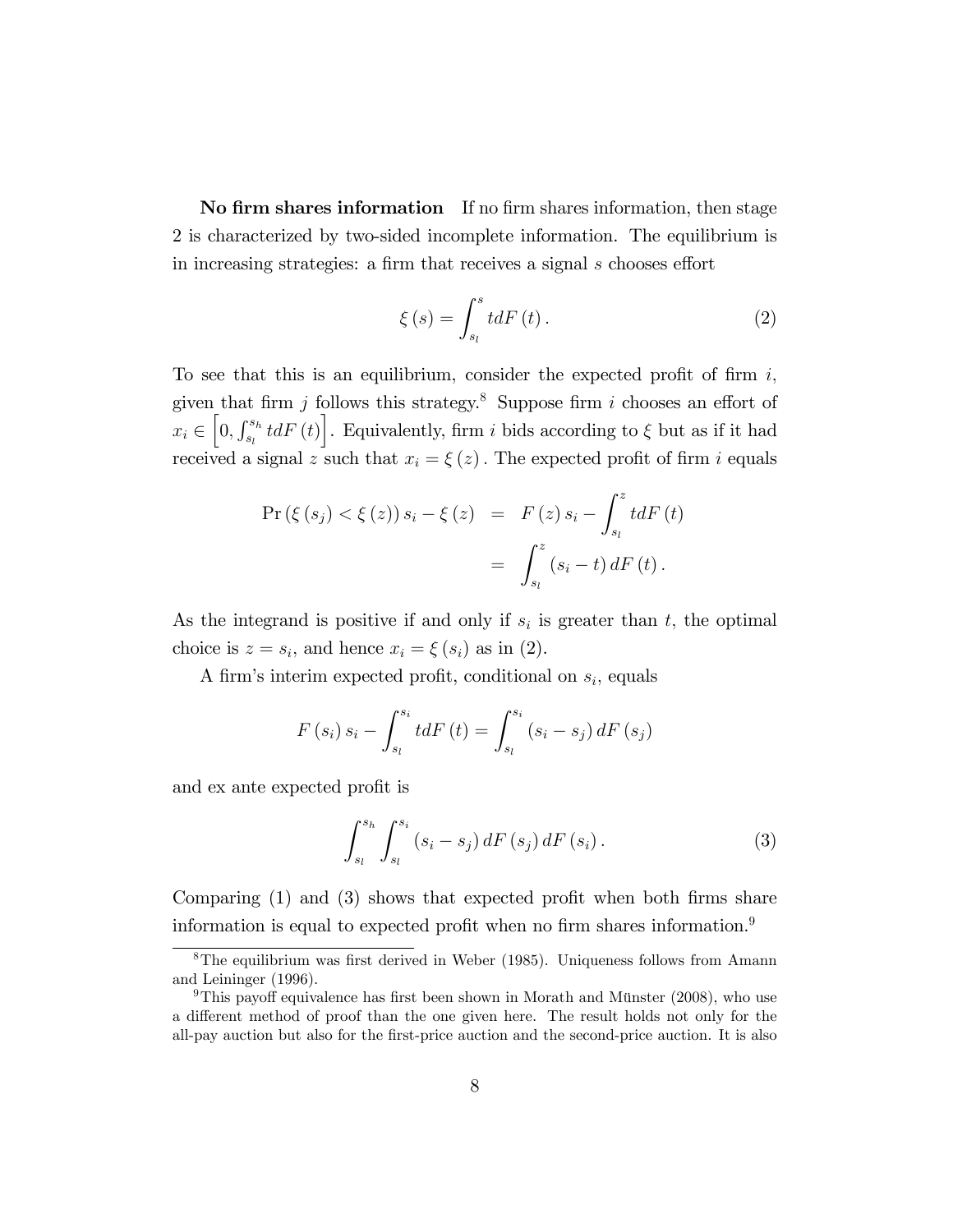**Proposition 1** Consider information sharing as an industry-wide agreement, where a firm shares information if and only if the rival shares information. With private values, both information sharing and no information sharing can arise in equilibrium. Firms' profits are identical in the two cases. Expected efforts are higher without information sharing.

**Proof.** The equivalence of firms' profits in the two cases has been shown above. Therefore, if firm i proposes to share information, firm j is indifferent whether or not to agree. Thus both cases can arise in equilibrium. It remains to consider the implications for expected efforts. Suppose no firm shares information and denote expected effort of firm i by  $E(x_i^{NN})$ . Then

$$
E\left(x_i^{NN}\right) = \int_{s_l}^{s_h} \xi\left(s_i\right) dF\left(s_i\right) = \int_{s_l}^{s_h} \int_{s_l}^{s_i} t dF\left(t\right) dF\left(s_i\right).
$$

Now suppose both firms share information. Conditional on  $s_1$  and  $s_2$ , expected effort of firm i is equal to  $s_j/2$  if  $s_i > s_j$ , and equal to  $s_i^2/(2s_j)$  if  $s_i < s_j$ . Therefore, the ex ante expected effort of firm i equals

$$
E\left(x_i^{SS}\right) = \int_{s_l}^{s_h} \left( \int_{s_l}^{s_i} \frac{s_j}{2} dF\left(s_j\right) + \int_{s_i}^{s_h} \frac{s_i^2}{2s_j} dF\left(s_j\right) \right) dF\left(s_i\right).
$$

The difference is

$$
E\left(x_i^{NN}\right) - E\left(x_i^{SS}\right) = \int_{s_l}^{s_h} \int_{s_l}^{s_i} \frac{s_j}{2} dF\left(s_j\right) dF\left(s_i\right) - \int_{s_l}^{s_h} \int_{s_i}^{s_h} \frac{s_i^2}{2s_j} dF\left(s_j\right) dF\left(s_i\right) = \int_{s_l}^{s_h} \int_{s_j}^{s_h} \frac{s_j}{2} dF\left(s_i\right) dF\left(s_j\right) - \int_{s_l}^{s_h} \int_{s_i}^{s_h} \frac{s_i^2}{2s_j} dF\left(s_j\right) dF\left(s_i\right),
$$

where the second equality uses Fubini's theorem. Renaming the variables of

more general than presented here in that it does not rely on the assumption of only two players. Moreover, the result also holds for discrete probability distributions.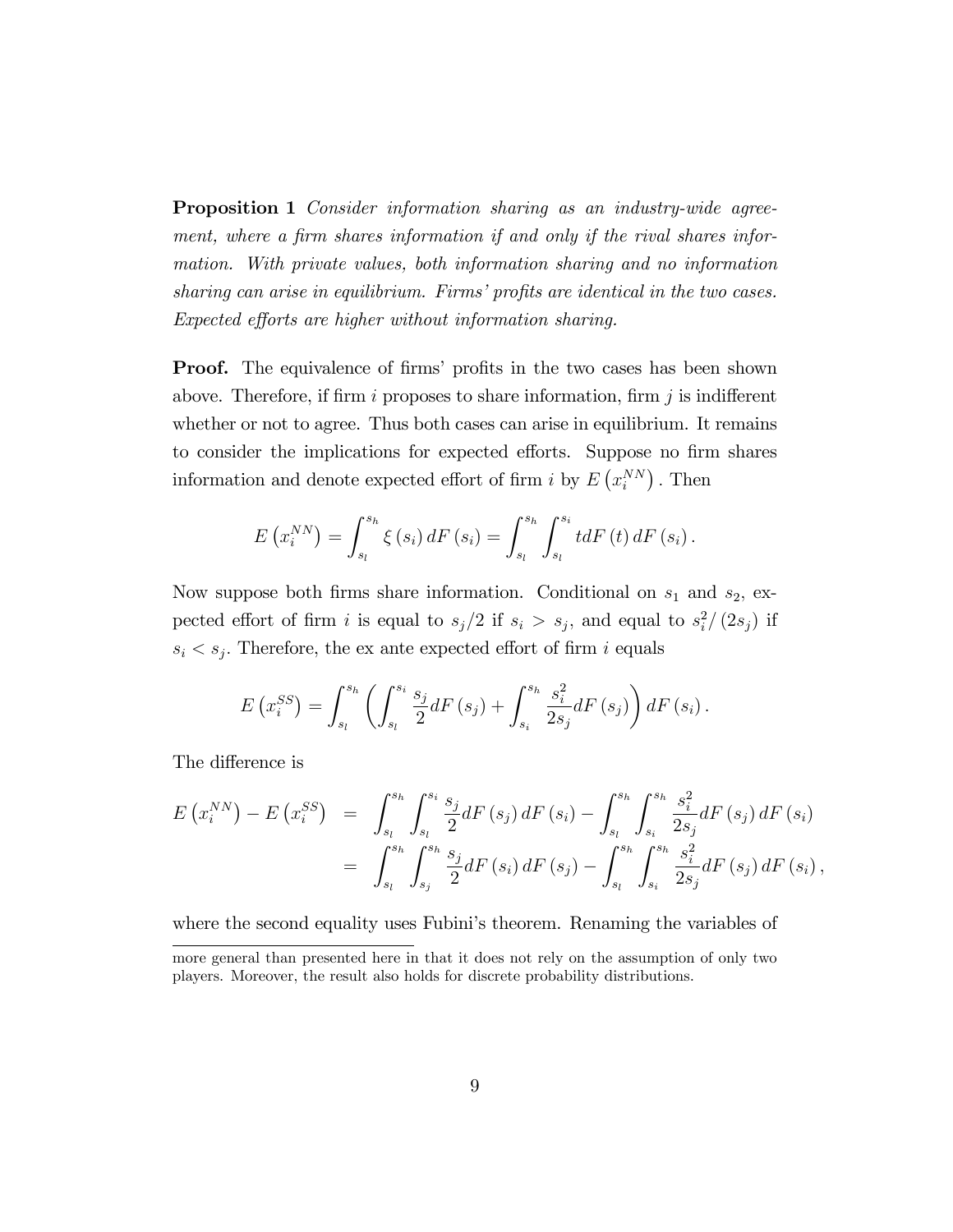integration in the first term by exchanging  $i$  and  $j$ , we get

$$
E\left(x_i^{NN}\right) - E\left(x_i^{SS}\right) = \int_{s_l}^{s_h} \int_{s_i}^{s_h} \frac{s_i}{2} \left(1 - \frac{s_i}{s_j}\right) dF\left(s_j\right) dF\left(s_i\right) > 0.
$$

Proposition 1 indicates that an industry-wide agreement to share information may occur in equilibrium, but depresses effort. In the context of a procurement contest or an R&D race, for example, where it might be expected that effort has positive spillover effects, banning industry-wide information sharing would result in a Pareto improvement. As profits of the firms are unchanged, but the efforts are higher, when  $\kappa > 0$ , welfare is higher. The amount by which the efforts increase is exactly equal to the gain in allocative efficiency: without information sharing, the firm with the higher value wins the contest with probability one, whereas with information sharing the equilibrium is in mixed strategies and thus the Örm with the lower value sometimes wins.

#### 3.2 Independent commitments to share information

In this section, we turn to the two stage model, where firms independently decide whether or not to commit to share information. Here, if exactly one Örm shares its information, an asymmetric situation arises at the contest stage: the signal, and hence the value, of one firm is common knowledge, whereas the value of the other firm is its private information.

Suppose, without loss of generality, that firm 1 has committed to share information, whereas 2 has committed not to share information. The equilibrium will then exhibit a mixture of the properties of the equilibria in the two symmetric cases discussed above. Firm 1; whose value is common knowledge, will randomize continuously according to a cumulative distribution function which we denote by  $B_1$ . Firm 2, on the other hand, will choose effort as an increasing function of its privately known signal. Firm 1 may choose zero ef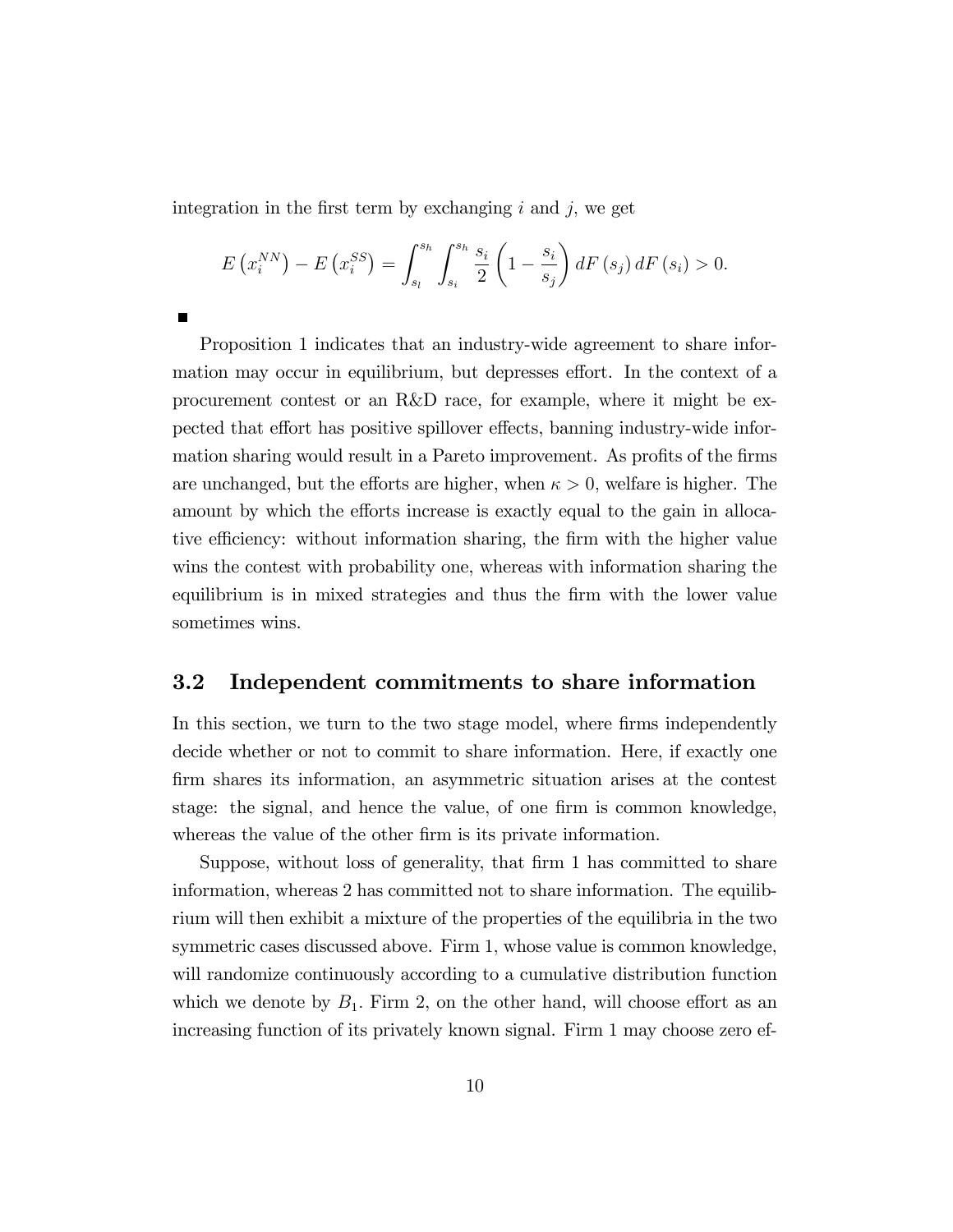fort with a positive probability, which we denote by  $B_1(0) \in (0, 1)$ . Similarly, there may be a signal  $s'$  such that firm 2 chooses zero effort for all signals  $s_2 \leq s'$ . Hence  $F(s') \in [0, 1)$  is the ex ante probability that firm 2 chooses an effort of zero. $10$ 

**Lemma 1** (Morath and Münster 2010) Suppose that only firm 1 shares its private information. In the unique equilibrium of stage 2, firm 2 plays the following pure strategy:

$$
\xi_2(s_2) = \begin{cases}\n0 & \text{for } s_2 \in [s_l, s'] \\
(F(s_2) - F(s')) s_1 & \text{for } s_2 \in [s', s_h]\n\end{cases} (4)
$$

Firm 1 randomizes according to

$$
B_1(x_1) = \int_0^{x_1} \frac{1}{\xi_2^{-1}(z)} dz + B_1(0) \quad \text{for} \quad x_1 \in [0, (1 - F(s')) s_1] \tag{5}
$$

 $B_1(0)$  and s' are uniquely defined by min  $\{B_1(0), F(s')\} = 0$  and  $B_1(\xi_2(s_h)) = 0$ 1.

**Proof.** Here we only show that this is an equilibrium; for the proof of uniqueness see Morath and Münster  $(2010)$ . Consider firm 1 and suppose that firm 2 follows the strategy in (4). Firm 1's profit from an effort  $x_1 \in$  $(0, (1 - F(s')) s_1]$  equals

$$
\Pr\left(\xi_2\left(s_2\right)
$$

Thus firm 1 is indifferent between all these efforts. Higher efforts are clearly suboptimal, because they might be lowered without decreasing the chances

 $10$ There is a similar trivial technical complication here as in footnote 7 above. If firm 1 has the signal  $s_1 = 0$  and shares this information, then firm 2 would like to choose the smallest strictly positive effort, which does not exist in a continuous strategy space. To fix this, we assume that firm 2 wins whenever  $x_1 = x_2 = 0$ . This tie-breaking rule also ensures that, in case  $B_1(0) > 0$ , it is optimal for the smallest type of firm 2 to choose  $\xi_2(s_l) = 0$ , even if  $s_l > 0$ .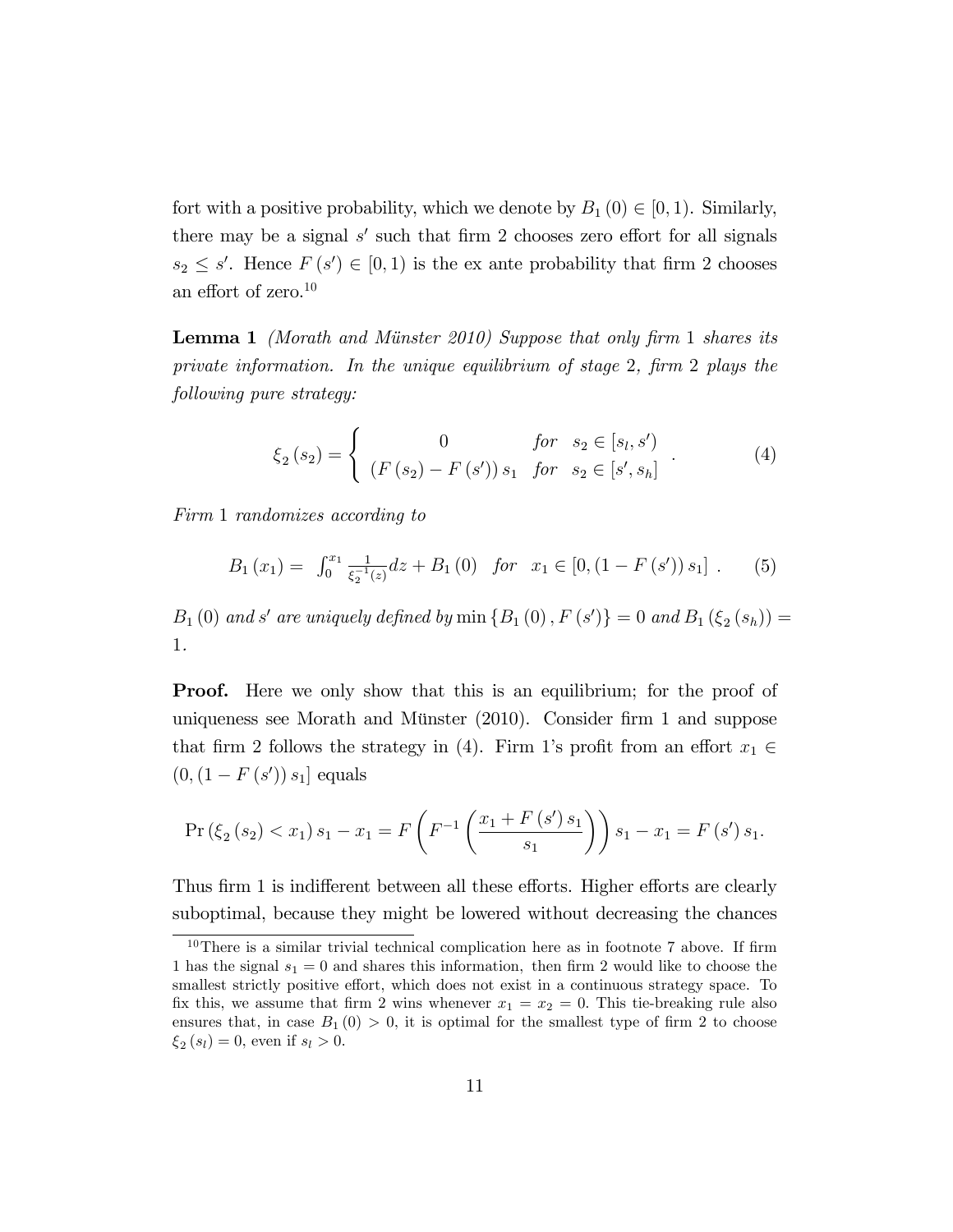to win. Whenever  $s' > s_l$ , an effort of zero is also suboptimal, because it involves the risk of losing the contest even in case that firm 2 chooses zero effort. When  $s' = s_l$ , any  $x_1 \in [0, s_1]$  gives a profit of zero and thus firm 1 is indifferent between these efforts.

Now consider firm 2 and suppose that firm 1 follows  $(5)$ . The profit of firm 2 from an effort  $x_2 \in [0, (1 - F(s')) s_1]$  equals

$$
\left(\int_0^{x_2} \frac{1}{\xi_2^{-1}(z)} dz + B_1(0)\right) s_2 - x_2.
$$

Because  $\xi_2^{-1}$  is strictly increasing, the profit of firm 2 is strictly concave in  $x_2$ . The maximum is thus unique and described by the first order condition

$$
\frac{1}{F^{-1}\left(\frac{x_2 + F(s')s_1}{s_1}\right)} s_2 - 1 \le 0, \ x_2 \ge 0,
$$

together with the complementary slackness condition. If  $s' < s_2$ , we have an interior solution with

$$
x_2 = F(s_2) s_1 - F(s') s_1.
$$

Otherwise, an effort of zero is optimal.

It remains to show that  $B_1(0)$  and s' are uniquely determined. Note first that firm 1 won't choose an effort that is higher than the highest possible effort of firm 2, and thus  $B_1(\xi_2(s_h)) = 1$ . With the substitution  $\xi_2^{-1}(z) = s$ , the boundary condition  $B_1(\xi_2(s_h)) = 1$  can be written as

$$
\int_{s'}^{s_h} \frac{s_1}{s} dF(s) + B_1(0) = 1.
$$
 (6)

The first term is continuous and strictly decreasing in  $s'$ ; moreover, it would vanish if s' were equal to  $s_h$ . It follows that  $B_1(\xi_2(s_h)) = 1$  has a unique solution that fulfills  $\min\{B_1(0), F(s')\} = 0.$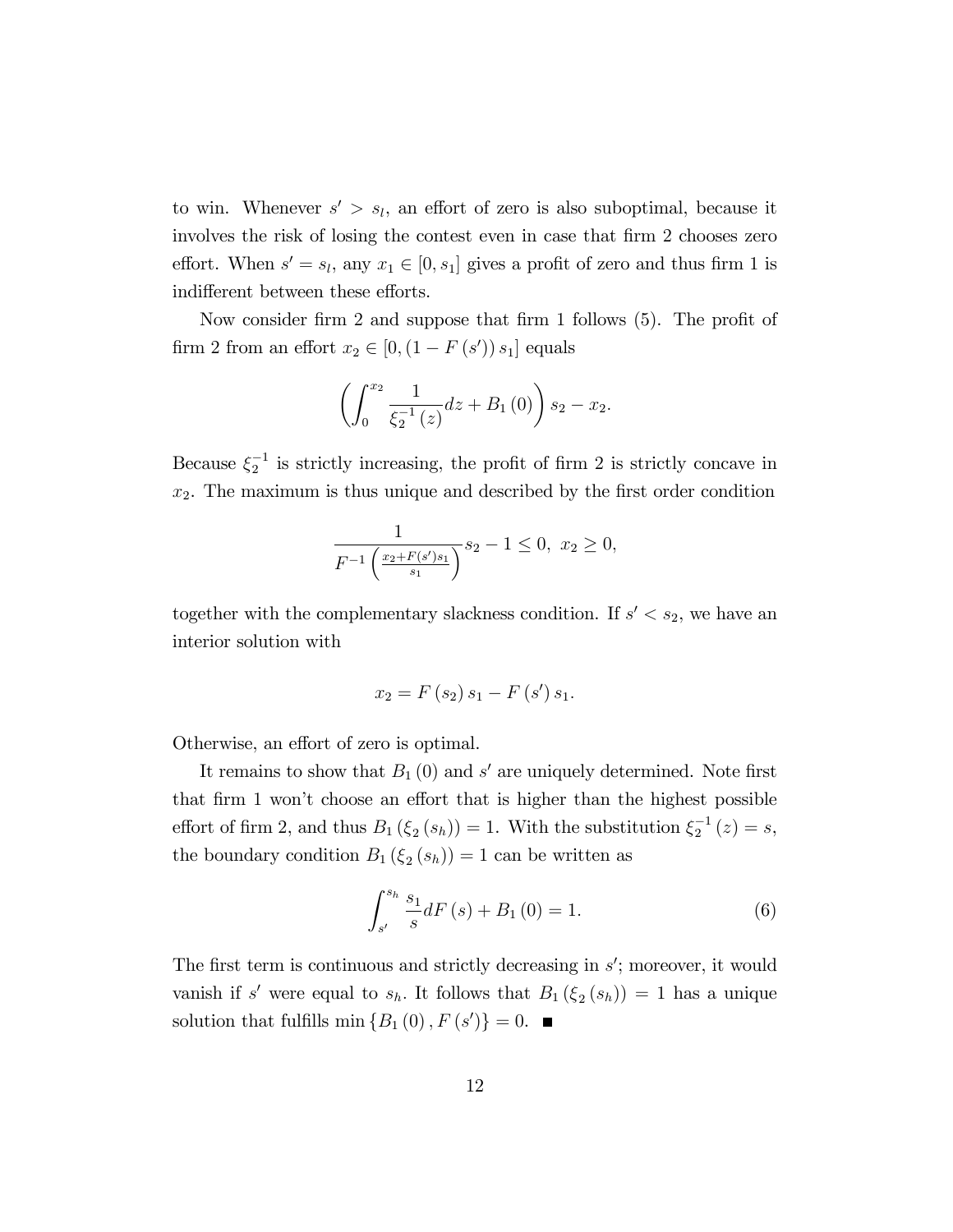As in the case where both firms share information, the distribution of efforts of firm 2, considered from the point of view of firm 1, is a uniform distribution, with possibly a mass point at zero. Moreover, the slope is just  $1/s<sub>1</sub>$ . For firm 1, a higher effort leads to a greater chance of winning, which is just outweighed by the higher cost. Thus firm 1 is indifferent between the efforts it randomizes over.

It is straightforward to see that, in equilibrium, at least one of the mass points  $B_1(0)$  and  $F(s')$  must be zero. Suppose to the contrary that  $B_1(0) > 0$  and  $F(s') > 0$ . Then firm 1 chooses an effort of zero with strictly positive probability. But choosing a sufficiently small but strictly positive effort  $\varepsilon$  gives a higher profit: the probability of winning increases discretely at an arbitrarily small cost, contradicting equilibrium. Thus, at least one of the mass points is zero. Whether firm 1 or firm 2 has a mass point at zero depends, in general, both on the distribution function  $F$  and on the realization of the signal  $s_1$ .

For future reference, note that (6) together with  $\min \{B_1(0), F(s')\} = 0$ implies  $s' < s_1$  for all  $s_1 > s_l$ . To understand the economics behind this, suppose to the contrary that  $s' \geq s_1$ . Then firm 2 has zero profit for any signal  $s_2 \leq s_1$ , and firm 1 has a profit of  $F(s')s_1$ , which is strictly positive since  $s' \geq s_1 > s_l \geq 0$ . Therefore, the effort of firm 1 can be no greater than  $(1 - F(s<sup>'</sup>)) s<sub>1</sub>$ . But this implies that, whenever  $s<sub>2</sub> > (1 - F(s<sup>'</sup>)) s<sub>1</sub>$ , firm 2 can guarantee itself a strictly positive profit by bidding slightly more than  $(1 - F(s')) s_1$ , contradiction. Hence  $s' < s_1$ .

In contrast to the case of industry wide agreements, information sharing cannot arise in equilibrium when decisions on information sharing are taken independently.

Proposition 2 Consider independent decisions on information sharing. With private values, sharing information is strictly dominated.

**Proof.** We show that, for any  $s_i > s_i$ , sharing information is strictly worse than not sharing if the rival Örm shares information (step 1), and similarly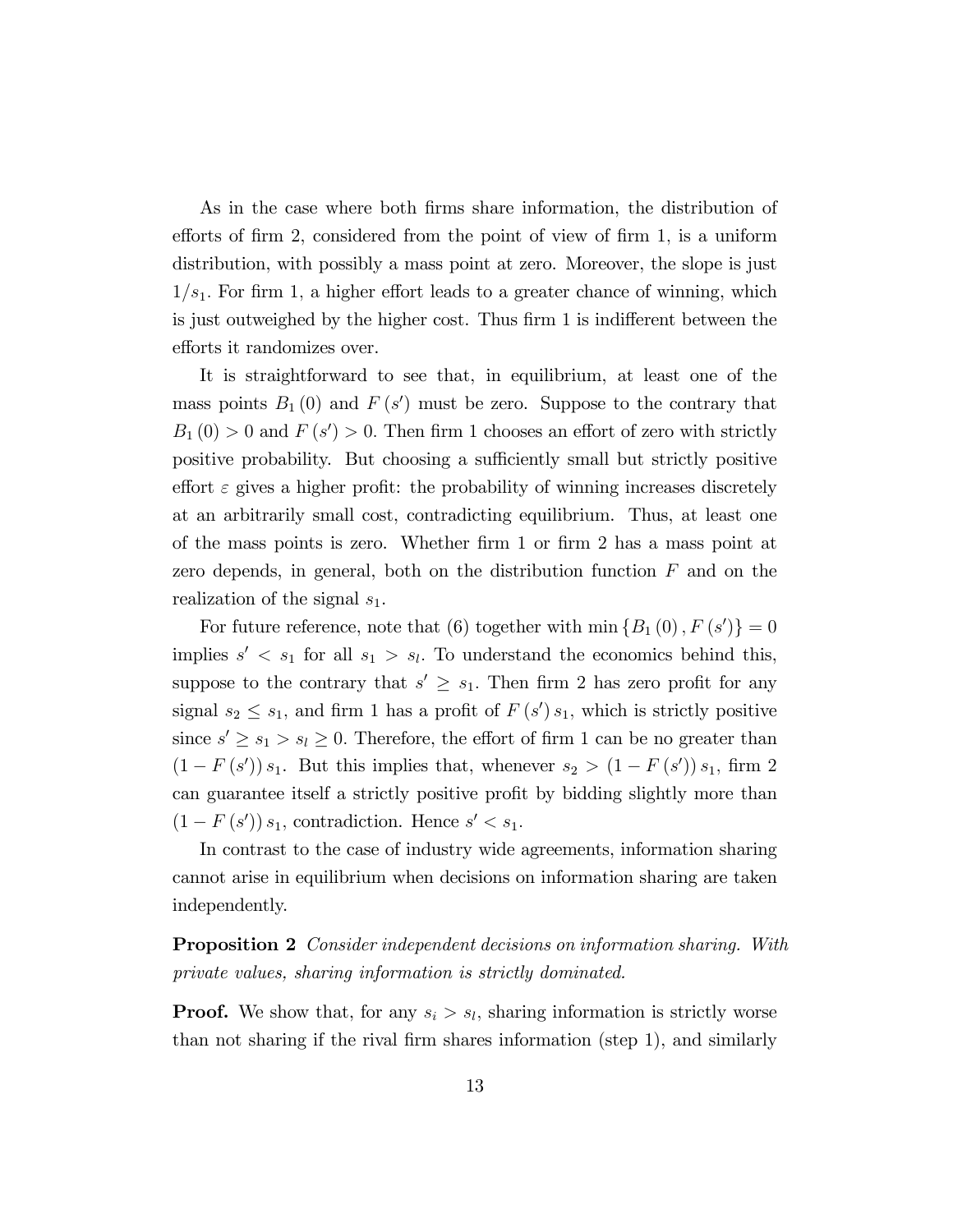if the rival firm does not share information (step 2). (If  $s_i = s_l$ , the profit of firm i is zero if it shares information.) Therefore, the ex ante profit of firm i is strictly higher if i does not share information.

Step 1. Suppose that firm j shares its information. We first argue that for all realizations of  $s_i$  and  $s_j$ , the profit of firm i is *weakly* lower if it shares information than if it does not. If firm i shares its information, given  $s_i$ and  $s_j$  its profit equals max  $\{0, s_i - s_j\}$ . Suppose that firm i does not share information. Any effort  $x_j > s_j$  is strictly dominated for firm j. Moreover, firm j chooses  $x_j = s_j$  with probability zero. Therefore, by choosing  $x_i = 0$ if  $s_i \leq s_j$ , and  $x_i = s_j$  if  $s_i > s_j$ , firm i can guarantee itself a profit of  $\max\{0, s_i - s_j\}$ , and its equilibrium profit cannot be lower.

It remains to show that firm  $i$ 's interim expected profit is *strictly* higher if it does not share information. Suppose i does not share information. As argued above, for any  $s_j > s_l$  the corresponding critical signal s' is strictly smaller than  $s_j$ .<sup>11</sup> Thus, for any  $s_i > s_l$ , if  $s_j$  happens to be equal to  $s_i$ , the corresponding  $s'$  is strictly smaller than  $s_i$ ; hence firm i chooses strictly positive effort and has a strictly positive profit. By continuity, this is still true if  $s_j \in (s_i, s_i + \delta)$  for some  $\delta > 0$ . On the other hand, if firm i shares information, it gets zero profit whenever  $s_j \geq s_i$ . It follows that whenever  $s_j \in [s_i, s_i + \delta)$ , firm i 's profit is strictly higher if firm i does not share information. Together with the last paragraph, this implies that firm  $i$ 's interim expected profit is strictly higher if it does not share information.

Step 2. Now suppose that firm  $j$  does not share information. We focus on an interim perspective and show that given any signal  $s_i > s_l$ , the profit of firm  $i$  is strictly higher if it does not share information.

If firm i with signal  $s_i$  does not share information, its profit is

$$
\int_{s_l}^{s_i} (s_i - s_j) dF(s_j).
$$
 (7)

<sup>&</sup>lt;sup>11</sup>Here s' is defined in Lemma 1, replacing subscript 1 by j and subscript 2 by i. Remember that here firm  $j$  shares information, whereas in Lemma 1 firm 1 shares information. Similarly, the firm that does not share is firm  $i$  here and firm 2 in Lemma 1.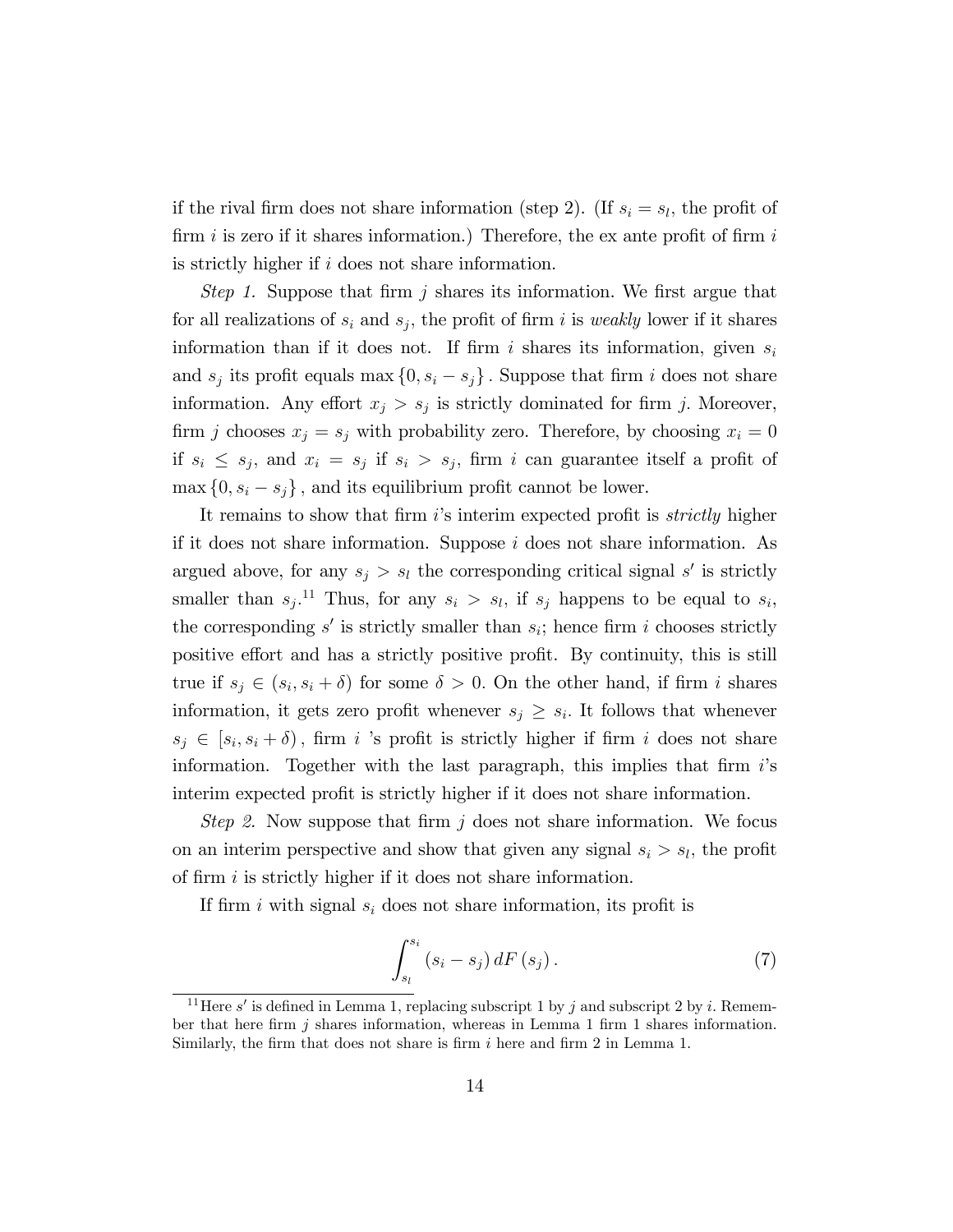If firm i shares information, by Lemma 1 (replacing subscript 1 by i and subscript 2 by j) firm i gets a profit of

$$
\int_{s_l}^{s'} s_i dF\left(s_j\right) \tag{8}
$$

which is equal to the probability that  $j$  has a signal lower than  $s'$  and thus chooses zero effort, multiplied by *i*'s value  $s_i$ . If  $s' = s_l$ , we are done because the profit of  $i$  equals zero if it shares its information, whereas the profit of  $i$ is strictly positive if i does not share its information. Therefore, suppose in the following that  $s' > s_l$ . Then the critical signal s' is determined such that

$$
\int_{s'}^{s_h} \frac{s_i}{s} dF\left(s\right) = 1. \tag{9}
$$

As argued above,  $s' < s_i$ . For notational convenience, let  $\Delta$  denote the difference between the profits  $(7)$  and  $(8)$ :

$$
\Delta := \int_{s_l}^{s_i} (s_i - s_j) dF(s_j) - \int_{s_l}^{s'} s_i dF(s_j).
$$
 (10)

Straightforward manipulations show that

$$
\Delta = \int_{s_l}^{s'} (s' - s_j) dF(s_j) + \int_{s'}^{s_i} (s_i - s_j + s' - s' \frac{s_i}{s_j}) dF(s_j) - \int_{s_l}^{s_i} s' dF(s_j) + \int_{s'}^{s_i} s' \frac{s_i}{s_j} dF(s_j).
$$

Rewriting the last term and using (9) gives

$$
\int_{s'}^{s_i} s' \frac{s_i}{s_j} dF(s_j) = s' \left( \int_{s'}^{s_h} \frac{s_i}{s_j} dF(s_j) - \int_{s_i}^{s_h} \frac{s_i}{s_j} dF(s_j) \right) \n= s' \left( 1 - \int_{s_i}^{s_h} \frac{s_i}{s_j} dF(s_j) \right).
$$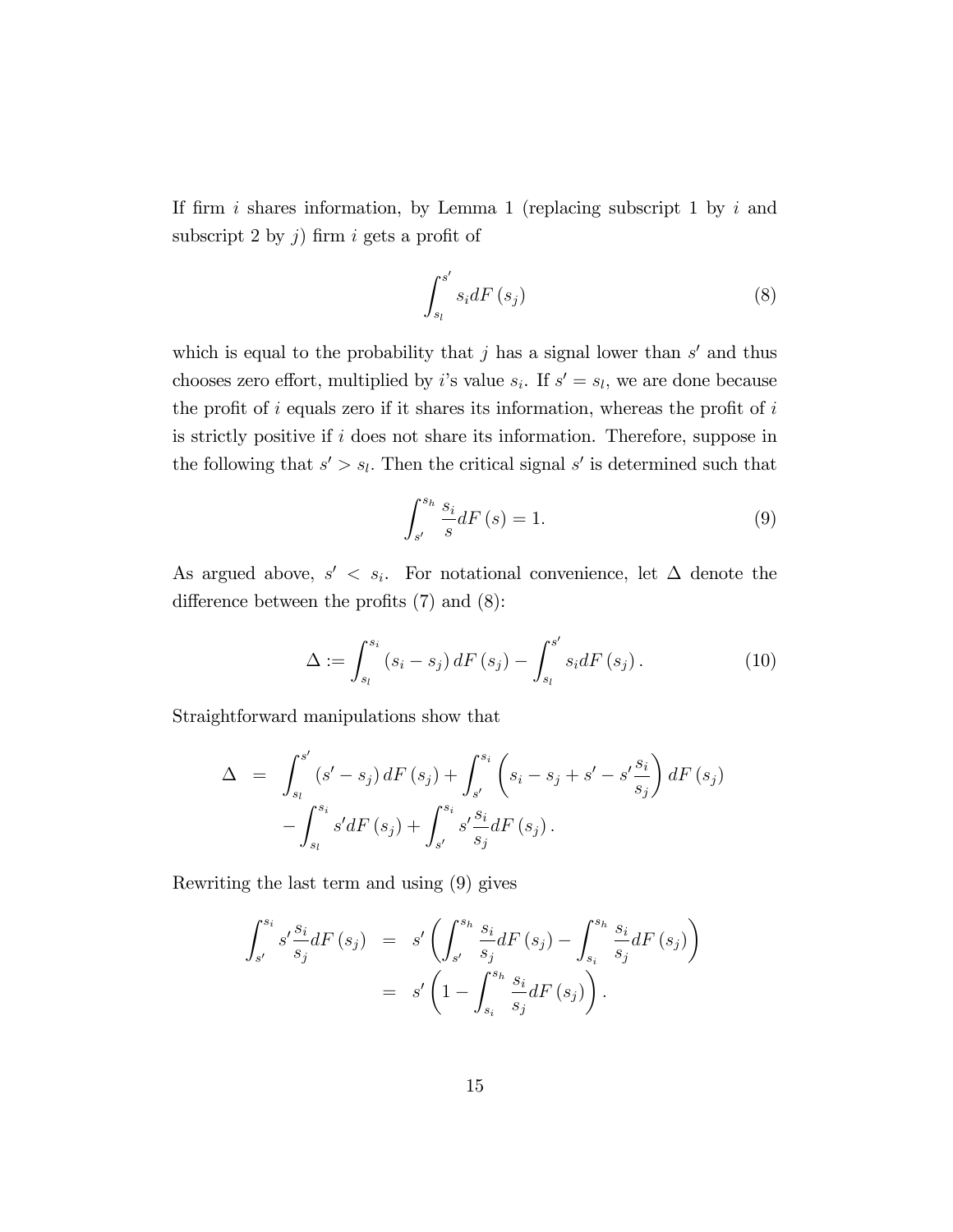Thus

$$
\Delta = \int_{s_i}^{s'} (s' - s_j) dF(s_j) + \int_{s'}^{s_i} (s_j - s') \frac{s_i - s_j}{s_j} dF(s_j) + s' \left(1 - \int_{s_i}^{s_i} dF(s_j) - \int_{s_i}^{s_h} \frac{s_i}{s_j} dF(s_j)\right).
$$

The first and the second term are both strictly positive because  $s_l < s' < s_i$ , and the third term is nonnegative. Thus  $\Delta > 0$ .

If an industry-wide agreement on information sharing is not possible, there is a unique equilibrium where firms do not share their information. Independently of the rival's decision, they prefer to keep their own information secret.<sup>12</sup>

The astute reader will note that in the proofs of Propositions 1 and 2 we demonstrate that the result from Proposition 1 on the equality of profits with and without industry-wide information sharing and the result from Proposition 2 that information sharing is strictly dominated under independent decisions, carry over to an environment in which information sharing is considered at the interim stage, after Örms receive their signals. Here, in the asymmetric situation where only firm  $i$  shares its signal, the interim profit of firm i is increasing in  $s_i$ , and one might conjecture that a firm with a high signal may have an incentive to share its information. However, the interim profit in the case where no firm shares its information is also increasing in one's own type. In fact, if  $F$  is the uniform distribution on the unit interval,  $\Delta$  (the difference in interim profits given in equation (10)) is monotonically

 $12$ Proposition 2 goes through if the signals are drawn from a discrete distribution function and the number of possible signals is strictly larger than 2. The case of a binary distribution is an exteme case in the sense that, given that firm  $j$  does not share information,  $i$ 's profit are the same whether or not i shares information, and information sharing is only weakly dominated (for the equilibrium of the all-pay auction see Konrad 2009). However, if j does share information, i is strictly better off if it keeps its information secret. Thus, there are three equilibria: one equilibrium where both firms do not share information, and two equilibria where exactly one firm shares information and the other does not share.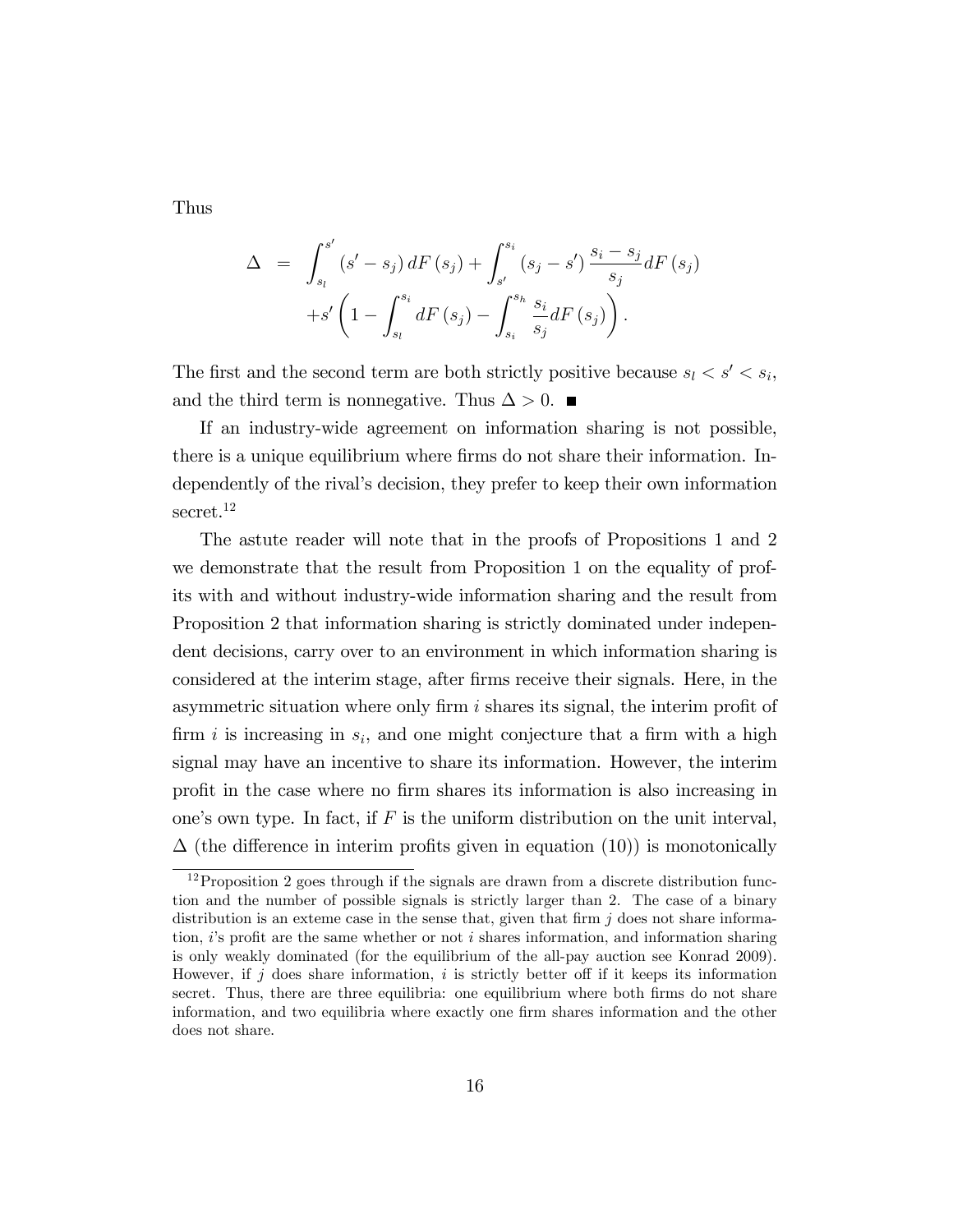increasing in  $s_i$ : the higher one's signal, the higher is the benefit from keeping it hidden. In general, however,  $\Delta$  is not monotone.<sup>13</sup> We examine the issue of interim information sharing further in Section 5.

Because the results from Propositions 1 and 2 carry over to the interim stage, our results on information sharing also apply to a model where both firms have the same constant value of winning  $v > 0$ , and firm i's cost of effort equals  $\gamma(s_i) x_i$ ,  $i = 1, 2$ , where  $\gamma(s_i)$  is a positive and decreasing function of the signal  $s_i$ . This arises because, at the interim stage, dividing profits by  $\gamma(s_i)$  is a positive affine transformation of profits that leaves behavior under uncertainty invariant. This generates an all-pay auction with prize value  $v/\gamma(s_i)$  and cost of effort  $x_i$ ,  $i = 1, 2$ , for which the results that profits are equal with and without industry-wide information sharing and that information sharing is strictly dominated under independent decisions continue to hold. Consequently, these properties hold at the interim stage for the original game and therefore at the ex ante stage as well, so that our results on ex ante information sharing policies continue to hold.

### 4 Common values

In the previous section, we assumed that the firms' values  $v_i$  are private. In many environments, however, it is reasonable to assume that the values of winning depend on the other Örmís signal as well. This section studies common values where

$$
v_1(s_1, s_2) = v_2(s_1, s_2) = v(s_1, s_2).
$$

We assume that  $v$  is nonnegative, continuously differentiable, strictly increasing in  $s_1$  and  $s_2$ , and symmetric, i.e.  $v(s_1, s_2) = v(s_2, s_1)$  for all  $(s_1, s_2)$ .

<sup>&</sup>lt;sup>13</sup>To give an example where  $\Delta$  is not monotone, suppose that signals are distributed according to  $F(s) = s^3$  on the unit interval.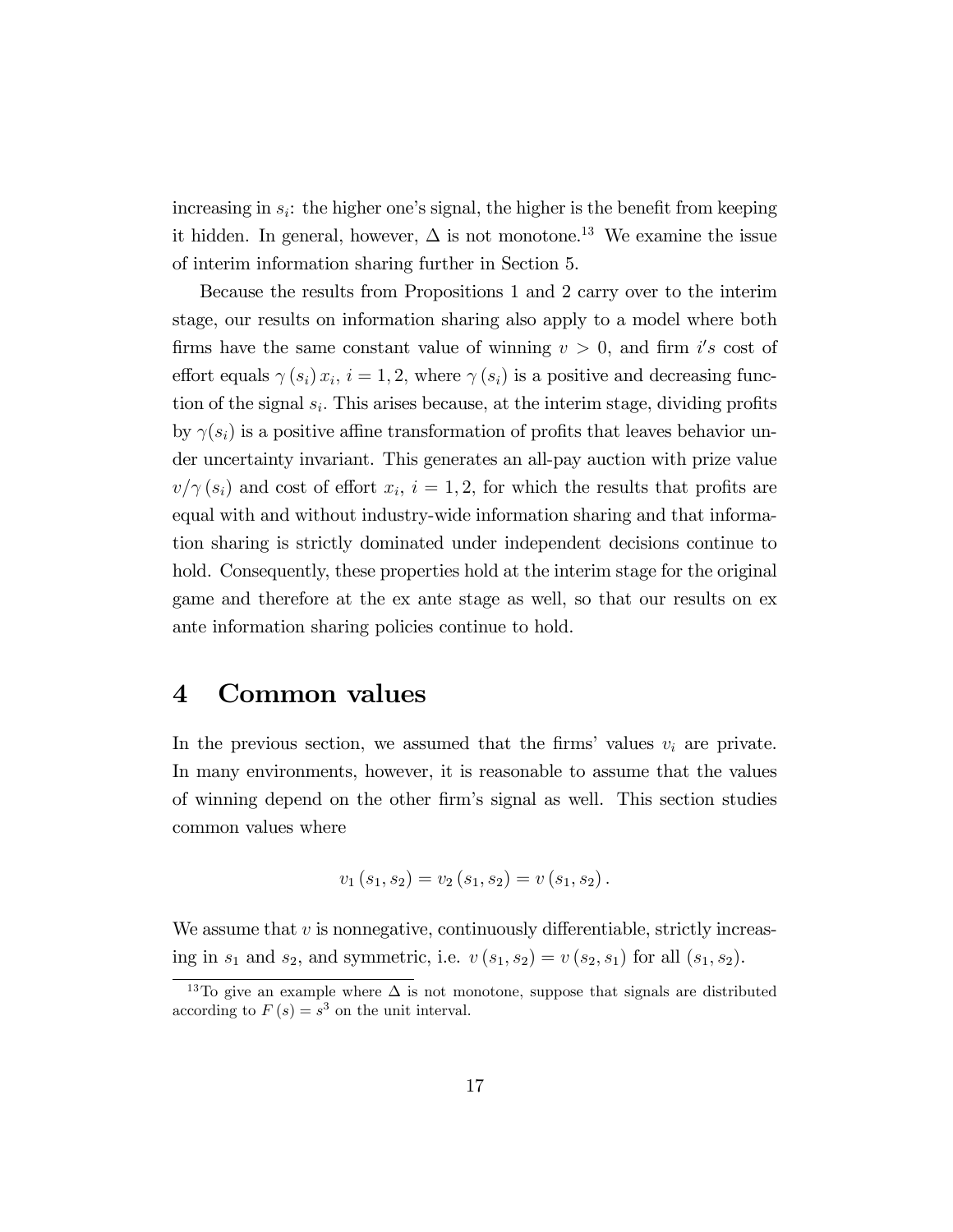#### 4.1 Industry-wide agreements

Both firms share information Here, at the contest stage, the value of winning  $v$  is commonly known. As before, under complete information, there is a unique equilibrium in mixed strategies. With  $v_1 = v_2 = v$ , we have complete rent dissipation, and expected profits are zero.

Conditional on  $(s_1, s_2)$ , the sum of the expected efforts of both firms is equal to  $v(s_1, s_2)$ . The sum of ex ante expected efforts is equal to the expected value of winning

$$
\int_{s_l}^{s_h} \int_{s_l}^{s_h} v(s_1, s_2) dF(s_2) dF(s_1).
$$

**No firm shares information** Here, firm i knows  $s_i$  but not  $s_j$ . Krishna and Morgan (1997) have shown that there is a symmetric equilibrium in strictly increasing strategies  $x_i = \xi(s_i)$  where

$$
\xi(s_i) = \int_{s_i}^{s_i} v(t, t) dF(t).
$$

To see that this is an equilibrium, suppose firm j follows the strategy  $\xi$ . If i chooses its effort according to  $\xi$  but as if its signal was z, it gets a profit of

$$
\int_{s_l}^{z} \left(v\left(s_i,t\right)-v\left(t,t\right)\right)dF\left(t\right).
$$

As  $v$  is strictly increasing in its arguments, the integrand is strictly positive for all  $t < s_i$  and strictly negative for all  $t > s_i$ , and it is optimal for i to choose  $z = s_i$ <sup>14</sup>

Ex ante expected profit of firm  $i$  is equal to

$$
\int_{s_l}^{s_h} \int_{s_l}^{s_i} \left( v\left(s_i, t\right) - v\left(t, t\right) \right) dF\left(t\right) dF\left(s_i\right) > 0,\tag{11}
$$

<sup>&</sup>lt;sup>14</sup>Due to our assumption that the signals are independent, the condition for existence of the equilibrium given in Krishna and Morgan (1997) is automatically fulfilled.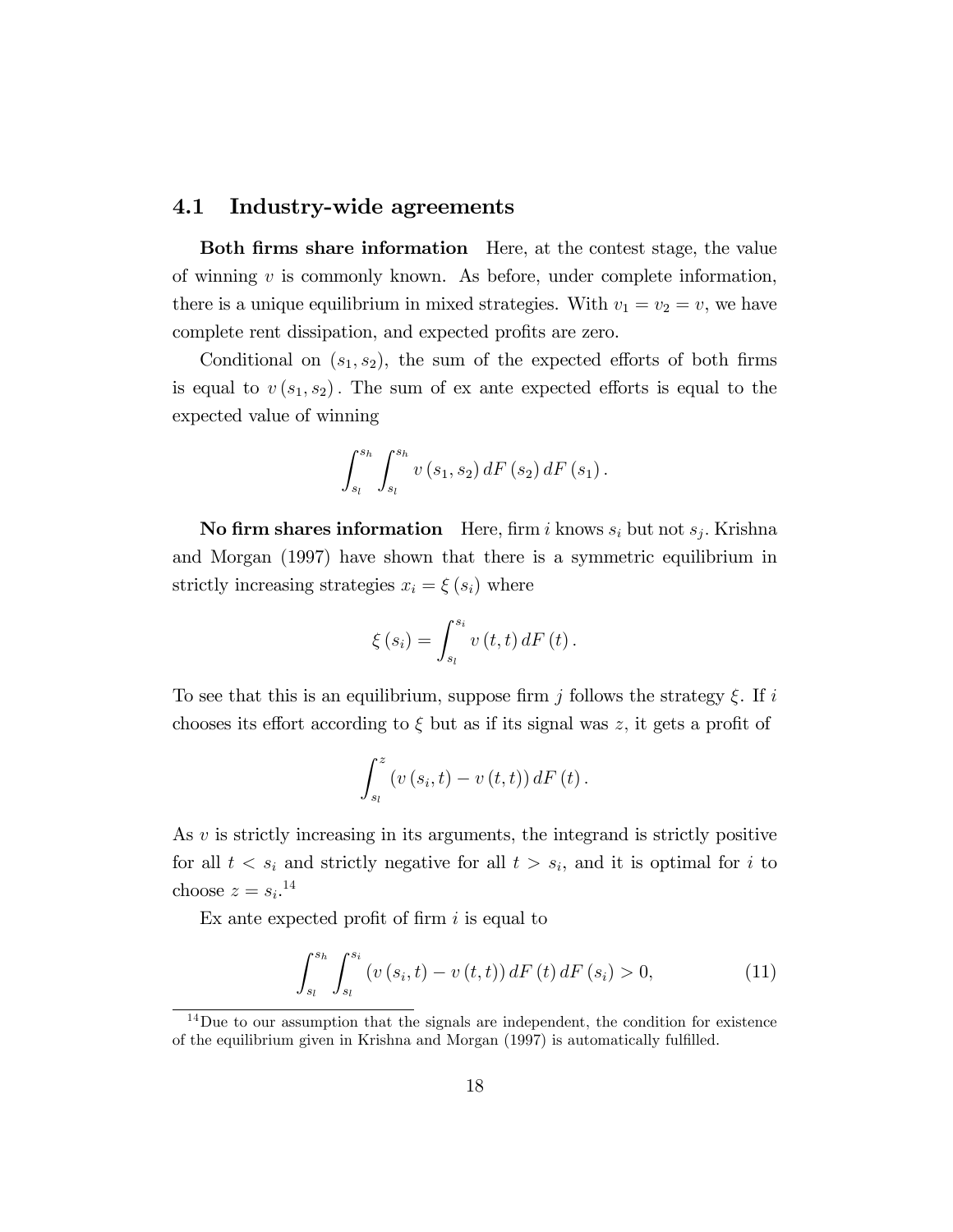and hence higher than if both firms share their information. We summarize this argument in the following proposition:

**Proposition 3** Consider industry-wide agreements to share information about a common value where firm i shares its information if and only if firm j does. Then there will be no information sharing in equilibrium.

Contrary to the case of private values of winning, the firms' profits are higher if they do not share their information with their rival, and thus an agreement on industry-wide information sharing can not arise in equilibrium.

#### 4.2 Independent commitments to share information

We now consider information sharing with independent decisions. As above, this necessitates considering the case where only one firm shares its information. Again, the equilibrium exhibits properties of each of the two symmetric cases, where either both firms share information or no firm does.

**Lemma 2** Consider the case of a common value  $v(s_1, s_2)$ . Suppose the signal of firm 1 is commonly known, whereas  $s_2$  is private information of firm 2: In equilibrium, Örm 2 plays a pure strategy

$$
\xi_2(s_2) = \int_{s_l}^{s_2} v(s_1, t) \, dF(t) \,. \tag{12}
$$

Firm 1 randomizes according to

$$
B_1(x_1) = F\left(\xi_2^{-1}(x_1)\right). \tag{13}
$$

**Proof.** Consider firm 1 and suppose it chooses an effort  $x_1 \in [0, \int_{s_l}^{s_h} v(s_1, t) dF(t)]$ . Higher efforts are obviously suboptimal because they can be lowered without changing the probability of winning. Let  $z = \xi_2^{-1}(x_1)$ . The profit of firm 1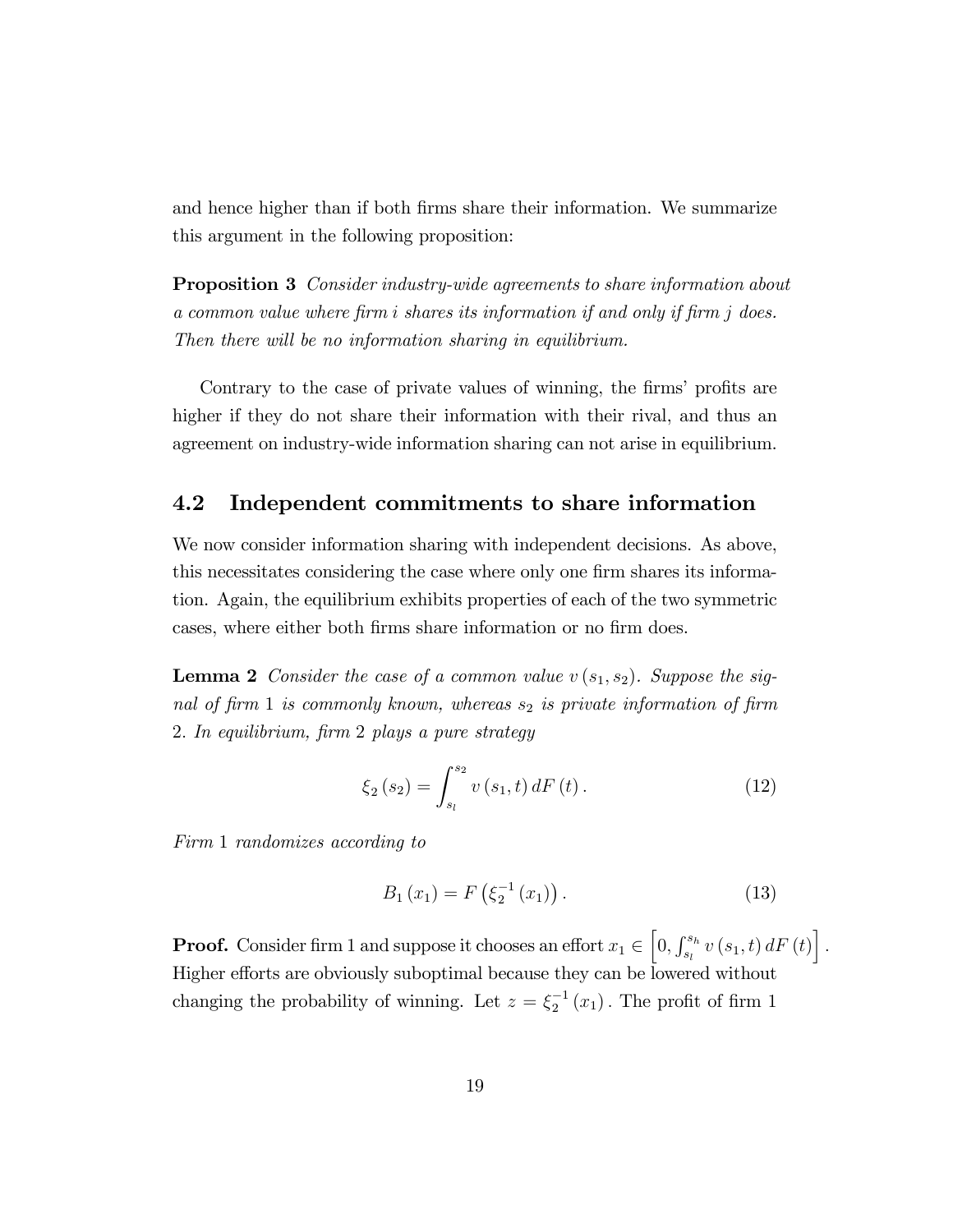equals

$$
\int_{s_l}^{\xi_2^{-1}(x_1)} v(s_1, s_2) dF(s_2) - x_1 = \int_{s_l}^z v(s_1, s_2) dF(s_2) - \xi_2(z) = 0.
$$

Therefore, firm 1 is indifferent between all these efforts.

Now consider firm 2. Its profit is

$$
B_1(x_2) v(s_1, s_2) - x_2 = F\left(\xi_2^{-1}(x_2)\right) v(s_1, s_2) - x_2.
$$

Suppose firm 2 chooses effort as if its signal were  $z$ . Then it gets

$$
F(z) v (s_1, s_2) - \xi_2 (z) = \int_{s_l}^{z} (v (s_1, s_2) - v (s_1, t)) dF(t)
$$

As the integrand is strictly positive whenever  $t < s_2$ , and strictly negative whenever  $t > s_2$ , the optimal choice is  $z = s_2$ .

If exactly one firm shares its information, ex ante expected efforts are the same for both firms. In fact, the distribution of the effort of the firm that shares information,

$$
\Pr(x_1 \leq z) = F\left(\xi_2^{-1}\left(z\right)\right),\,
$$

is the same as the distribution of the efforts of the firm that does not share information:

$$
Pr(x_2 \le z) = Pr(\xi_2(s_2) \le z) = F(\xi_2^{-1}(z)).
$$

Using this characterization of equilibrium in the contest when only one firm shares information, we can derive the incentives for information sharing with independent decisions.

Proposition 4 Consider the case of common values and independent decisions about information sharing. Then, sharing information is strictly dom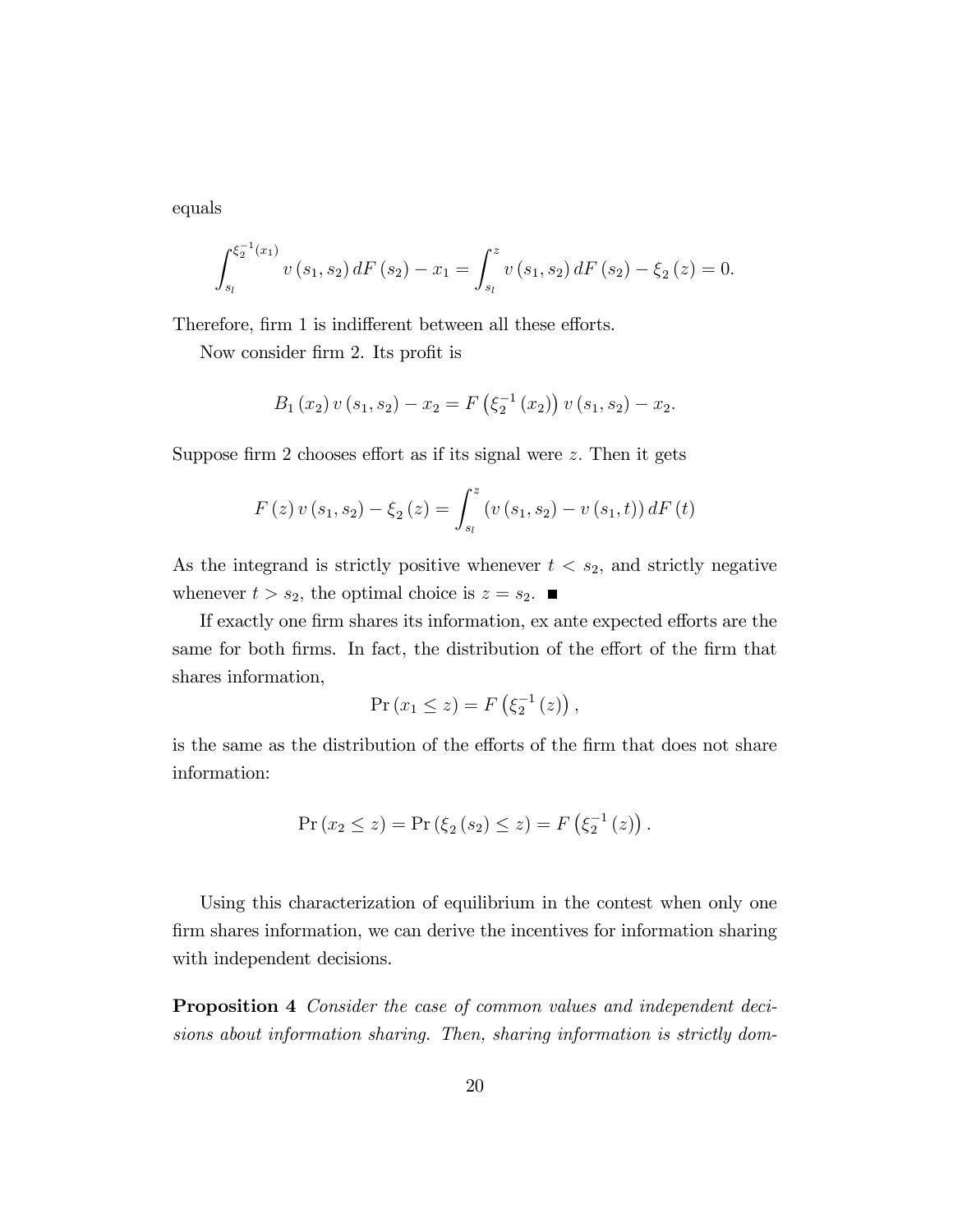inated.

**Proof.** Suppose firm i shares information. If firm j also shares information, it earns zero expected profits, as has been argued in Section 4.1. If  $j$  does not share information, i randomizes its contest effort as in  $(13)$  and j chooses an effort as in  $(12)$ . Hence, given  $s_i$ , firm j's expected profit

$$
\int_{s_l}^{s_j} \left( v\left(s_i, s_j\right) - v\left(s_i, t\right) \right) dF\left(t\right)
$$

is strictly positive for any  $s_j > s_l$ . A fortiori, ex ante expected profit is strictly positive, and the best reply is not to share information.

Suppose that firm i does not share information. If firm j shares information, j randomizes its contest effort as in  $(13)$ . Its expected profit is zero. If it does not share information, it gets

$$
\int_{s_l}^{s_j} \left( v\left(s_j,t\right) - v\left(t,t\right) \right) dF\left(t\right)
$$

which is strictly positive for all  $s_j > s_l$ . Thus j strictly prefers not to share information.

Note that the proof of Proposition 4 also establishes that sharing information is dominated from an interim perspective. Hence, if the decisions on information sharing were taken only after having received the signal, there is still no incentive to share information, just as in the case of private values (see the discussion following Proposition 2).

We now compare expected profits and efforts across the different information structures. Due to the common value, both firms value the prize identically, so there cannot be an allocative inefficiency. Ex post, the sum of profits is

$$
\sum_{i=1}^{2} (p_i v(s_1, s_2) - x_i) = v(s_1, s_2) - \sum_{i=1}^{2} x_i,
$$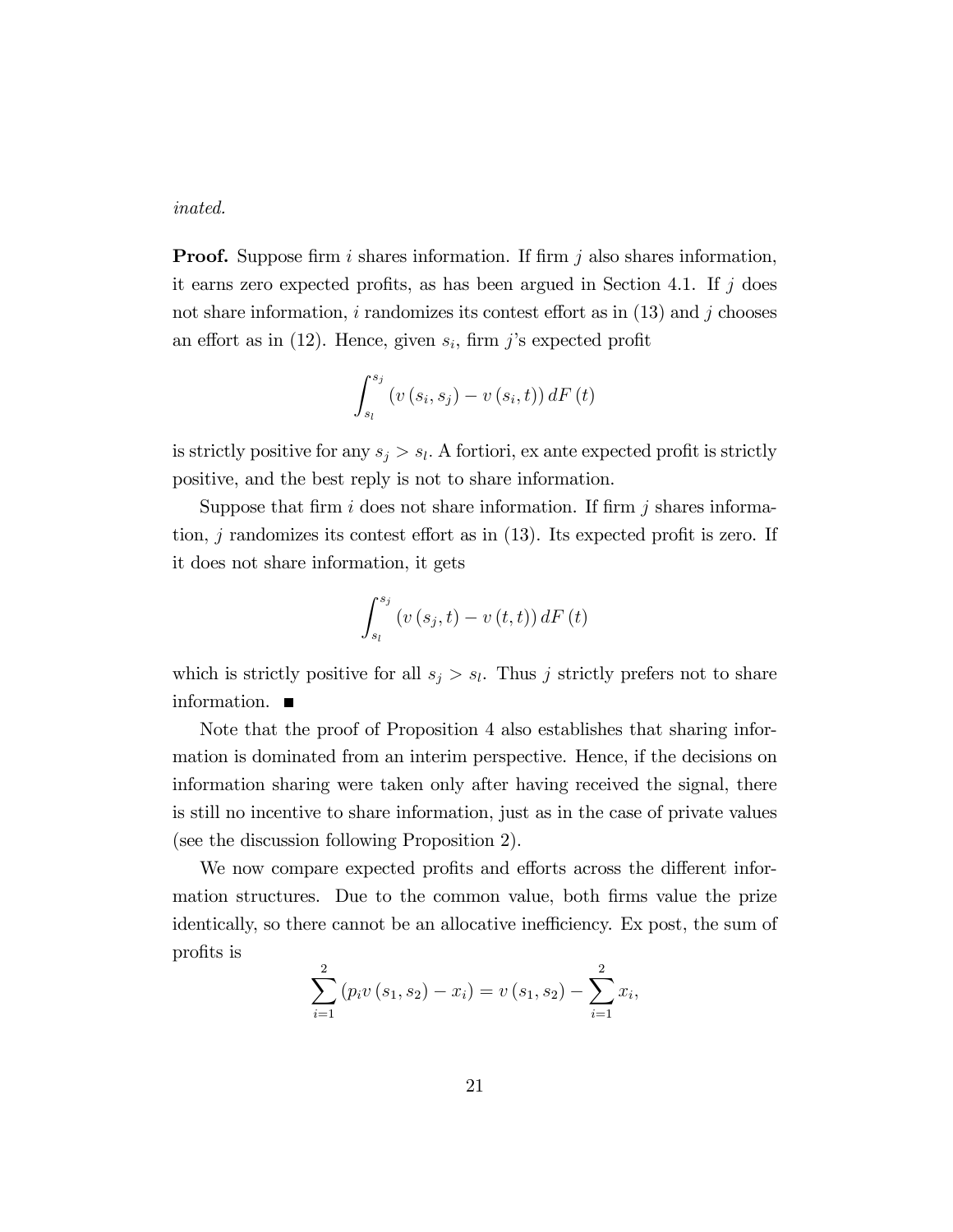and the sum of profits and efforts is always  $v(s_1, s_2)$ . Consequently, the sum of expected profits and expected efforts has to be the same in all information structures. Therefore, the ranking of expected efforts is just the opposite of the ranking of expected profits.

If both firms share information, expected profits are zero; otherwise the sum of expected profits is strictly positive. Therefore, expected efforts are highest if both firms share information. The comparison between the remaining cases, however, depends on the function  $v^{15}$ .

**Remark 1** Suppose that firm  $j$  does not share information. Whenever  $v$  is  $supermodular, j's profit is higher if i shares information than if i does not$ share. If v is modular, j's profit is the same in both cases. If v is submodular, j's profit is lower if i shares information than if i does not share.

Recall that  $i$ 's expected profit is zero whenever  $i$  shares information. Thus, whenever  $v$  is modular or submodular, (1) the sum of expected profits is lower, and  $(2)$  the sum of expected efforts is higher if exactly one firm shares information than if no firm shares information. If  $v$  is supermodular, expected efforts may be higher if no firm shares information.

In the common values environment, firms prefer to keep their information secret, whether or not an industry wide agreement on information sharing is possible. The ranking of the expected efforts shows that they are highest if both Örms share their information with their rival. Therefore, contrary to the case of private values, agreements on information sharing about a common value can be desirable from a welfare point of view if the investments in the contest are socially valuable. In fact, if the value of the efforts to society is higher than their cost to the firms (i.e.  $\kappa > 1$ ), then a legal requirement to share information is welfare improving.

<sup>&</sup>lt;sup>15</sup>The proof is in the appendix. Kim  $(2008)$  obtains a similar result for the first price auction with common values.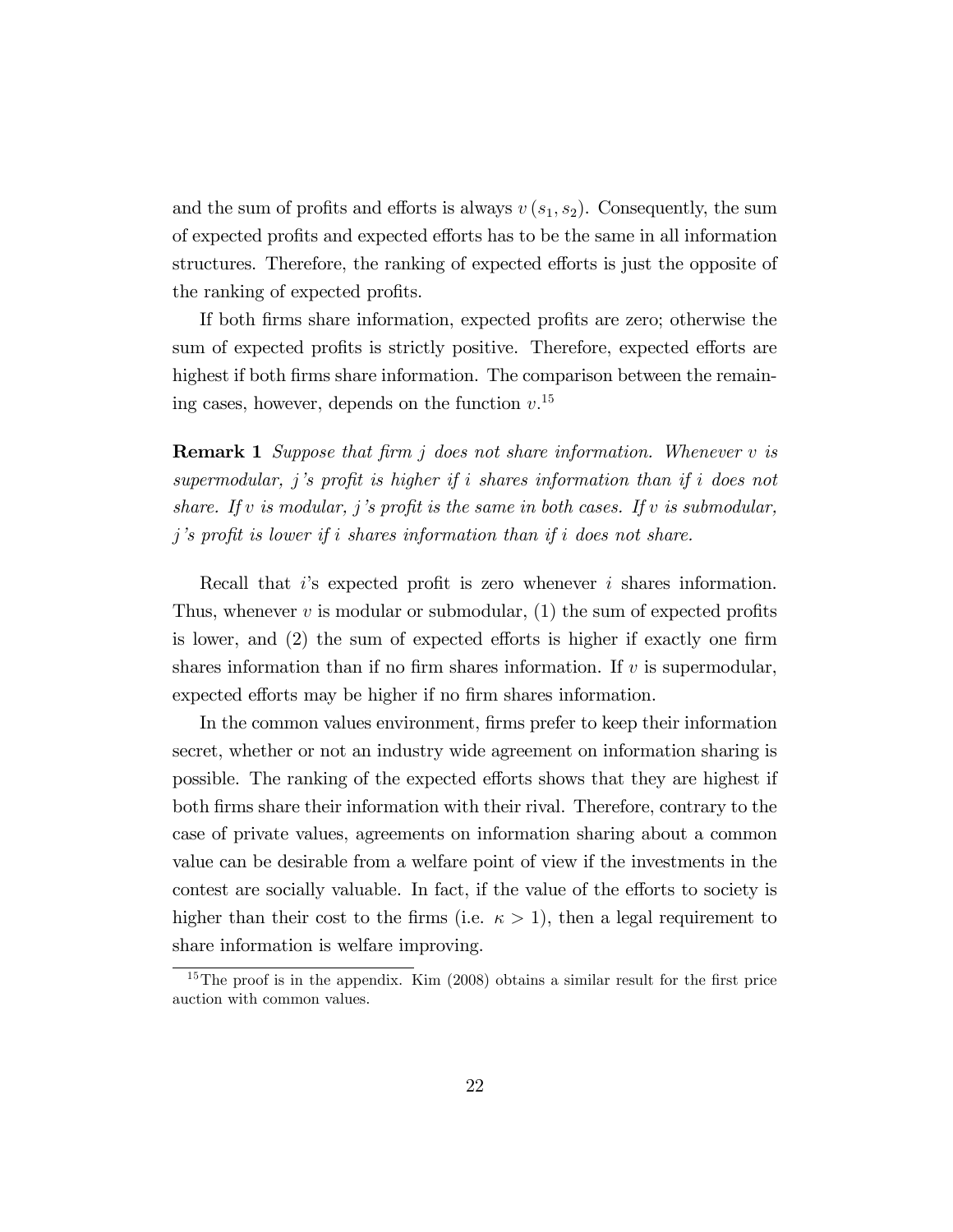### 5 Interim information sharing

The result that, with independent decisions, there will be no information sharing does not only hold if this decision has to be taken before the firms receive their signals. Because the proofs of Propositions 2 and 4 consider an interim perspective, firm  $i$  prefers not to share information for each possible signal  $s_i > s_l$ . Thus firms do not have an incentive to reconsider their decision and inform the rival in case they have, for instance, a high value of winning the contest.

Moreover, if the decisions on information sharing were taken only after having received the signal, results corresponding to Propositions 2 and 4 can be obtained. To be more precise, consider the following game of interim information sharing:<sup>16</sup>

- 1. Firms privately receive their signals.
- 2. Firms decide independently whether or not to share their signals. As above, sharing information means providing hard evidence that fully reveals the realization of one's signal.
- 3. The contest takes place.

We argue that this game has a perfect Bayesian equilibrium where no firm ever shares its information. In this equilibrium, the beliefs of a firm about the signal of its rival are as follows. If firm  $i$  does not reveal its signal, consistency of beliefs with strategies requires that firm  $j$  believes that  $s_i$  is distributed according to the ex ante distribution  $F$ . If firm i deviates and reveals its signal, the belief of j is pinned down by the hard evidence, that is, firm  $j$  knows  $s_i$ .

 $16$  For a variety of winner-pay auctions, Benoît and Dubra (2006) study related problems and show that results may depend on the fine details of the information structure. They also present a general full disclosure result (Theorem 1); however, the assumptions of this result are not fulfilled in our all-pay auction setting.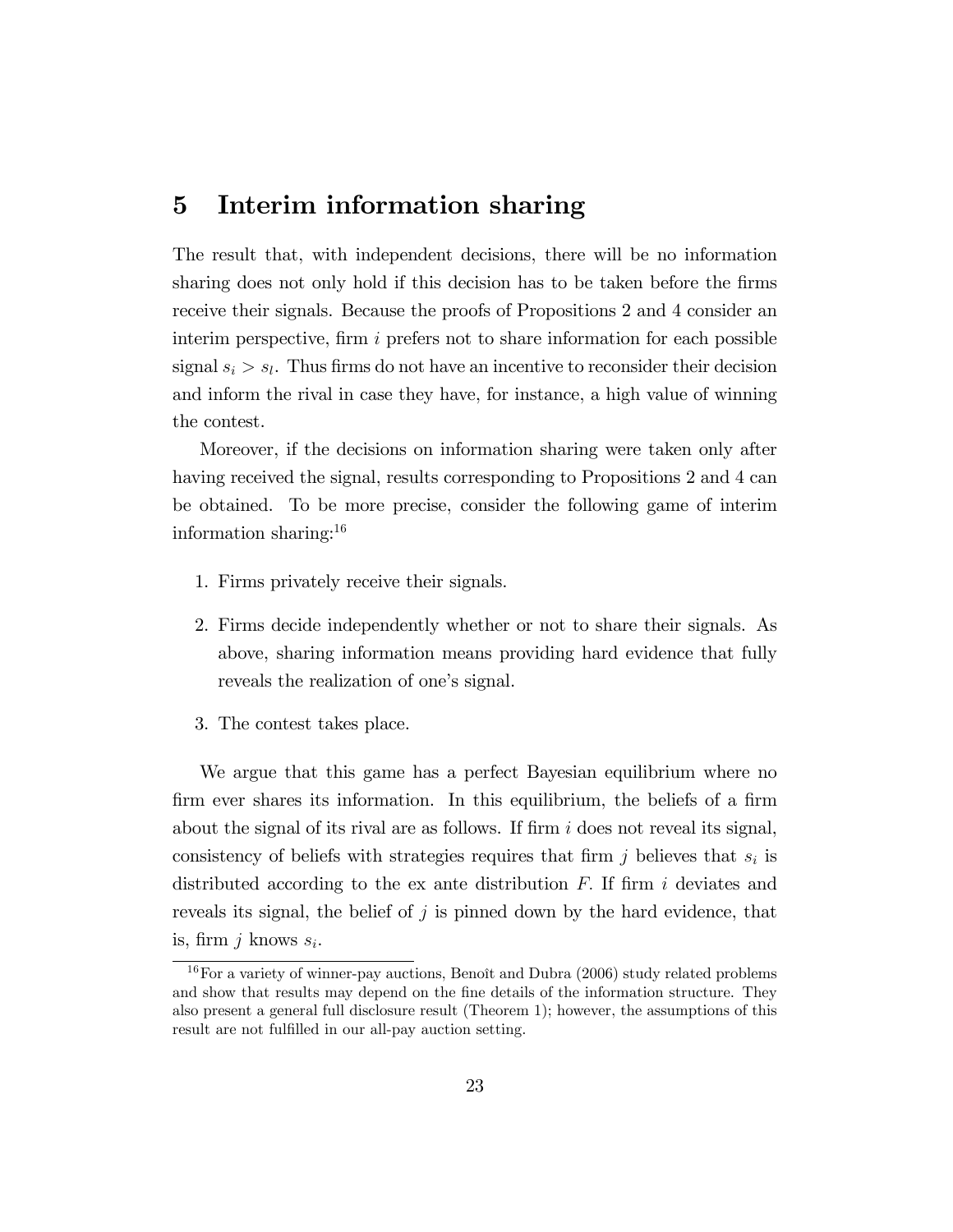Now suppose that firm j never reveals its signal. Consider whether firm  $i$  wants to reveal its signal on stage 2. This is exactly the comparison we used in the proofs of Propositions 2 (step 2) and 4: for any  $s_i > s_l$ , firm i is strictly better off if it does not reveal its signal. This shows that the game of interim information sharing has a perfect Bayesian equilibrium where no firm ever shares its information.

The game has, however, also a perfect Bayesian equilibrium with full disclosure. This can be supported by off-equilibrium beliefs of the rival that make him bid very aggressively. With common values, suppose that, if firm  $i$ does not share its information, firm j believes that  $s_i$  is equal to the highest possible signal  $s_h$ . Then winning seems very important to firm j and thus it bids aggressively. Consequently firm  $i$  cannot make a positive profit, no matter what its true signal may be. Recall that, upon revealing its signal, firm i also makes zero profit. Thus all types of firm i are indifferent between revealing and not revealing. With private values, a similar construction can be given by assuming that the off-equilibrium belief of firm  $j$  is that firm i has drawn exactly the same signal as firm j itself. Again, this makes j bid aggressively, and firm i is exactly indifferent between revealing and not revealing its information. Thus, whereas this is an equilibrium with full disclosure, it is not a strict equilibrium; in fact any type of any firm is exactly indifferent.

### 6 Conclusion

This article considered incentives to share information ahead of competition in markets that are described by an all-pay auction. We first considered private values. We found that, with industry-wide agreements, Örms are indifferent between sharing and not sharing information. Thus, an industrywide agreement on information sharing may emerge in equilibrium. Aggregate efforts, however, are higher without information sharing, and a ban on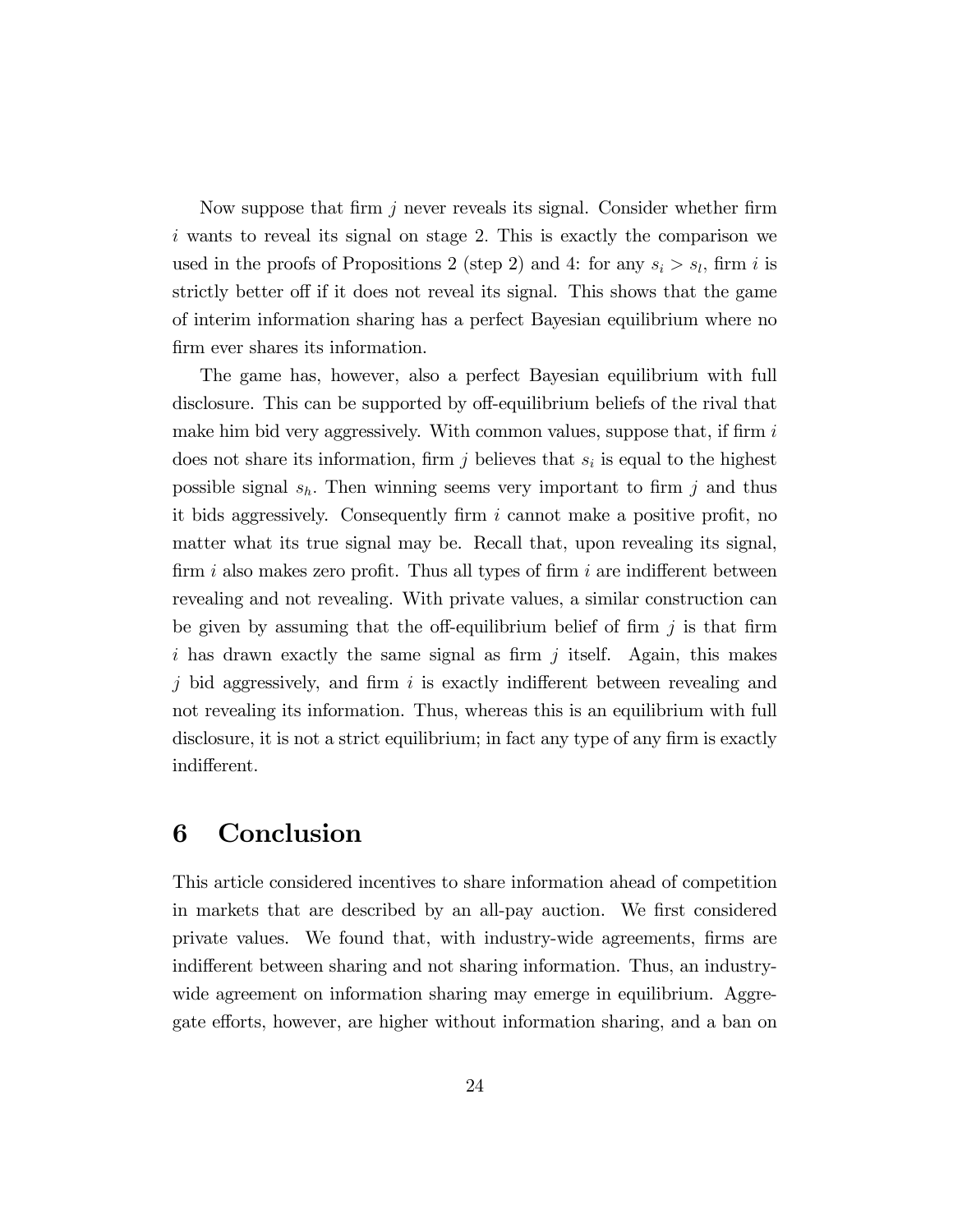industry-wide agreements on information sharing is a Pareto improvement whenever effort generates positive spillovers outside of the contest as, for example, may be the case in a procurement contest or a R&D race. However, with independent decisions whether or not to share information sharing information is strictly dominated.

Second, we considered a common values framework, where the true value of winning is a continuously differentiable, strictly increasing, and symmetric function of the firms' private signals. Here, efforts are highest if both firms share information. Information sharing will not arise in equilibrium - firms are strictly better of if they do not share information, no matter whether they decide individually, where information sharing is a strictly dominated strategy, or consider an industry-wide agreement. When the effort generates positive spillovers outside of the contest, information sharing may be inefficiently low. Thus, whereas there may be too much information sharing with private values, there may be too little information sharing with common values.

We conclude by discussing extensions and possible avenues for future research. In the private values case, the exact equality of profits when both firms share information and when no firm shares (Proposition 1) is robust to an extension to more than two Örms, but it hinges on the assumptions of symmetrically distributed signals and risk neutrality of the firms. One of the main messages of our analysis, however, namely that with private values an industry-wide agreement on information sharing may arise, is reinforced if we modify these assumptions. In the private values case, for constant or decreasing absolute risk aversion, it can be shown that each firm is strictly better off if both firms share their information than if no firm does.<sup>17</sup> Moreover, it is possible to give examples with asymmetrically distributed signals where

<sup>&</sup>lt;sup>17</sup>The proof extends the analysis of the all-pay auction under complete information and risk aversion from Hillman and Samet (1987) to the case where the contestants have unequal values, and uses results from Matthews (1987) and Fibich et al. (2006). Details are available upon request.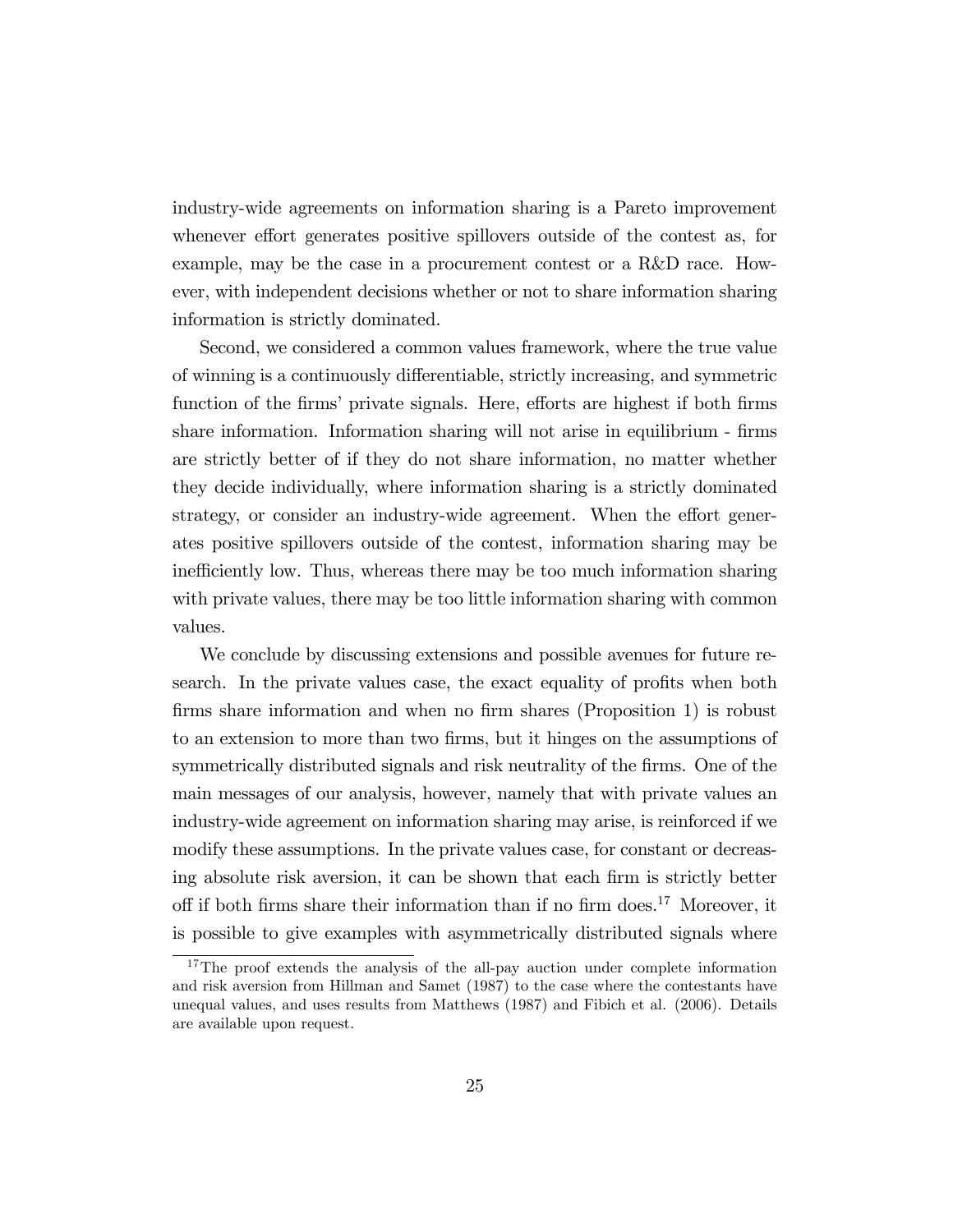both firms strictly prefer an industry-wide agreement.<sup>18</sup> Nevertheless, when decisions on information sharing are taken independently, firms do not have a strict incentive to share information if the rival shares. Here, our result that, by keeping its information hidden, a firm can guarantee itself at least the proÖt it gets under complete information, generalizes to risk aversion, to ex ante asymmetries, and to more than two firms. Moreover, in the case of common values, profits are zero if all firms share information. This is also true with risk aversion, ex ante asymmetries, or more than two Örms, and thus we expect no industry-wide agreement to share information. Similarly, whith common values and independent decisions, there cannot be a strict incentive to share information if all other firms share their information. A full analysis of independent decisions, however, seems to be more difficult when we change the model in one or the other direction, and we leave it for future research.

# A Appendix

### A.1 Proof of Remark 1

We compare the interim profit of firm  $2$  in the asymmetric setting where only firm 1 shares information, which we denote by  $\pi_2^{SN}(s_2)$  (the first superscript indicates firm 1 does share information, the second says that firm 2 does not shares information), with the interim profit of firm 2 if no firm shares,

<sup>&</sup>lt;sup>18</sup>Let, for example, firm i's signal be uniformly distributed on [0,  $h_i$ ],  $i = 1, 2$ , where  $h_1 = 1$  and  $h_2 > 1$ . Then, firm 2 prefers an industry-wide agreement, and firm 1 will agree if and only if  $h_2 > 2$ . Details are available upon request.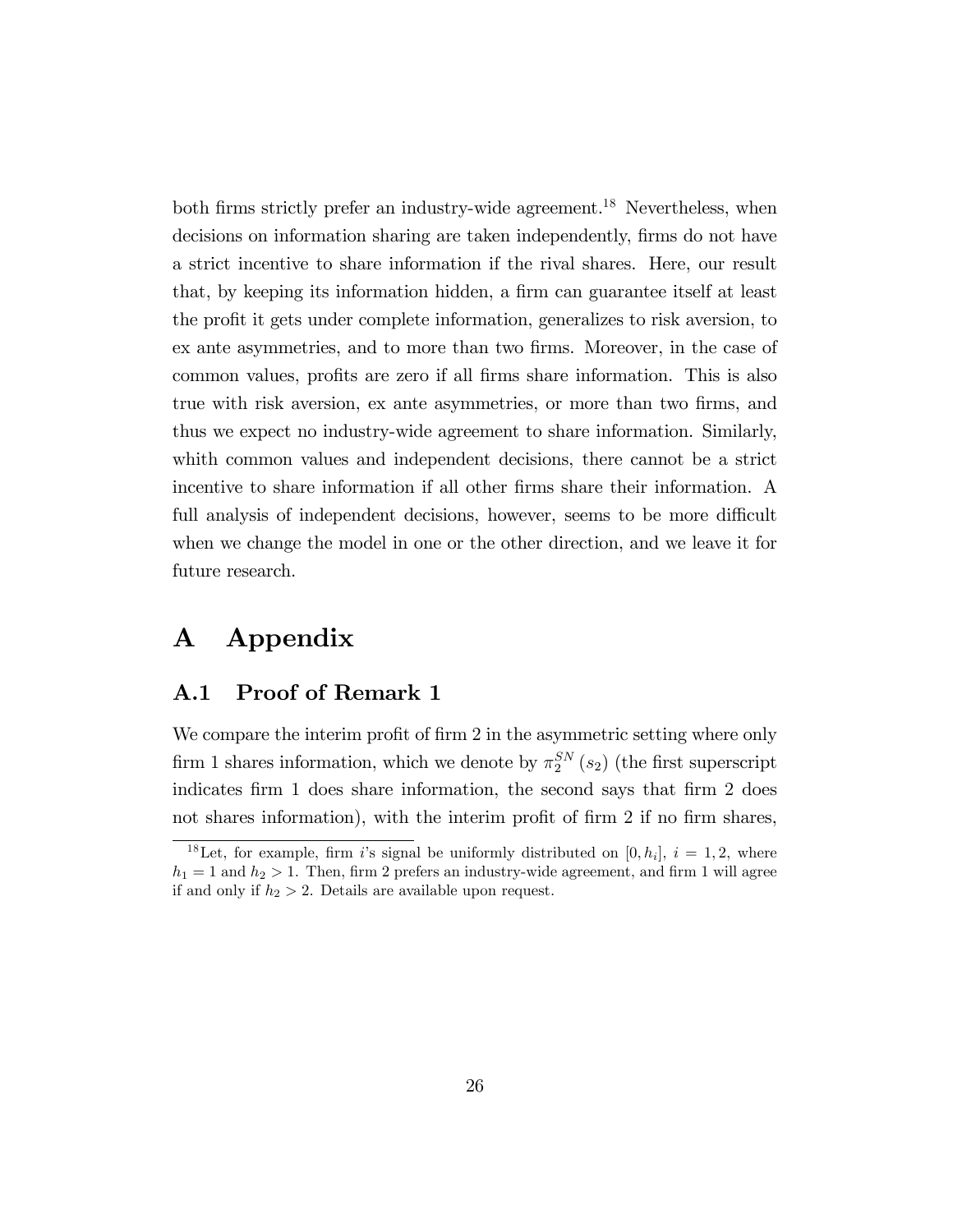denoted by  $\pi_2^{NN}(s_2)$ . We have

$$
\pi_2^{SN}(s_2) = \int_{s_l}^{s_h} \int_{s_l}^{s_2} (v(s_1, s_2) - v(s_1, t)) dF(t) dF(s_1)
$$
  

$$
\pi_2^{NN}(s_2) = \int_{s_l}^{s_2} (v(s_2, t) - v(t, t)) dF(t)
$$
  

$$
= \int_{s_l}^{s_2} (v(t, s_2) - v(t, t)) dF(t)
$$

where the last line uses the symmetry of v. If  $s_2 = s_l$ , firm 2 chooses an effort of zero in both cases, and

$$
\pi_2^{SN}(s_l) = \pi_2^{NN}(s_l) = 0.
$$

Moreover,

$$
\frac{\partial}{\partial s_2} \pi_2^{SN}(s_2) = \int_{s_l}^{s_h} \int_{s_l}^{s_2} \frac{\partial v(s_1, s_2)}{\partial s_2} dF(t) dF(s_1)
$$

$$
= F(s_2) \int_{s_l}^{s_h} \frac{\partial v(s_1, s_2)}{\partial s_2} dF(s_1)
$$

$$
= F(s_2) E_{s_1} \left( \frac{\partial v(s_1, s_2)}{\partial s_2} \right),
$$

and

$$
\frac{\partial}{\partial s_2} \pi_2^{NN}(s_2) = \int_{s_l}^{s_2} \frac{\partial v(t, s_2)}{\partial s_2} dF(t)
$$
  
=  $F(s_2) E_{s_1} \left( \frac{\partial v(s_1, s_2)}{\partial s_2} | s_1 \le s_2 \right).$ 

Hence

$$
\frac{\partial}{\partial s_2} \pi_2^{SN}(s_2) - \frac{\partial}{\partial s_2} \pi_2^{NN}(s_2)
$$
\n
$$
= F(s_2) \left( E_{s_1} \left( \frac{\partial v(s_1, s_2)}{\partial s_2} \right) - E_{s_1} \left( \frac{\partial v(s_1, s_2)}{\partial s_2} | s_1 \le s_2 \right) \right)
$$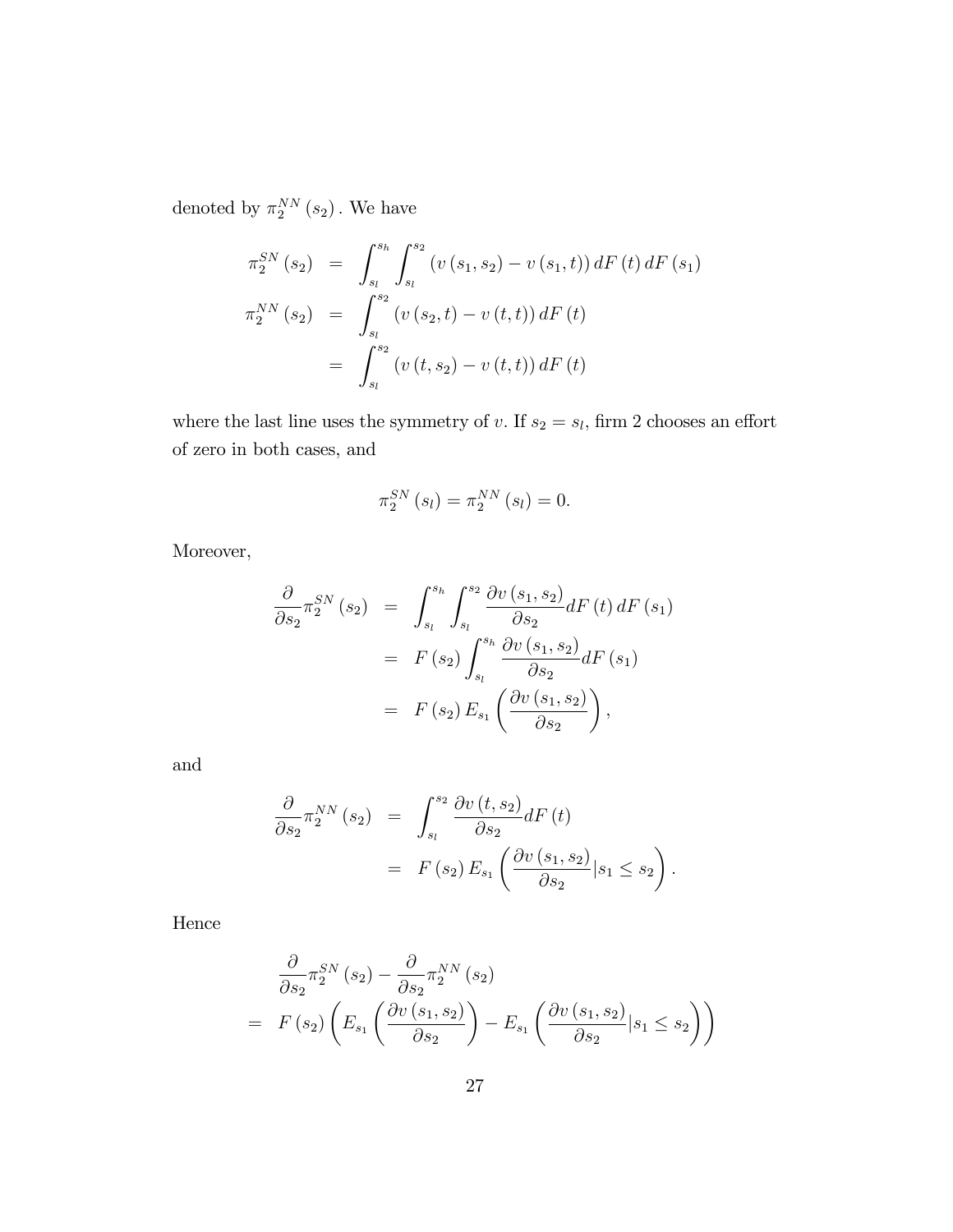which is strictly positive if  $\frac{\partial v(s_1, s_2)}{\partial s_2}$  increases in  $s_1$ . It follows that  $\pi_2^{SN}(s_2)$  $\pi_2^{NN}(s_2)$  for all  $s_2 > s_l$  whenever  $v(\cdot)$  is supermodular. Similarly,  $\pi_2^{SN}(s_2)$  <  $\pi_2^{NN}(s_2)$  for all  $s_2 > s_l$  if  $v(\cdot)$  is submodular, and  $\pi_2^{SN}(s_2) = \pi_2^{NN}(s_2)$  for all  $s_2 > s_l$  if  $v(\cdot)$  is modular.

## References

- [1] Alcalde, J., Dahm, M., 2008. All-pay auction equilibria in contests. Available at SSRN: http://ssrn.com/abstract=1120292.
- [2] Amann, E., Leininger, W., 1996. Asymmetric All-Pay Auctions with Incomplete Information: The Two-Player Case. Games and Economic Behavior 14, 1-18.
- [3] Baye, M.R., Kovenock, D., de Vries, C.G., 1993. Rigging the lobbying process: an application of the all-pay auction. American Economic Review 83, 289-294.
- [4] Baye, M.R., Kovenock, D., de Vries, C.G., 1996. The all-pay auction with complete information. Economic Theory 8, 362-380.
- [5] Benoît, J.-P., Dubra, A., 2006. Information revelation in auctions. Games and Economic Behavior 57, 181-205.
- [6] Bhattacharya, S., Ritter, J.R., 1983. Innovation and Communication: Signalling with Partial Disclosure. Review of Economic Studies 50, 331- 346.
- $[7]$  Che, Y., Gale, I., 2000. Difference-form contests and the robustness of all-pay auctions. Games and Economic Behavior 30(1), 22-43.
- [8] Dasgupta, P., 1986. The theory of technological competition. In: Stiglitz, J.E., Mathewson, G.F. (Eds.). New developments in the analysis of market structure. Cambridge: MIT Press, 519-547.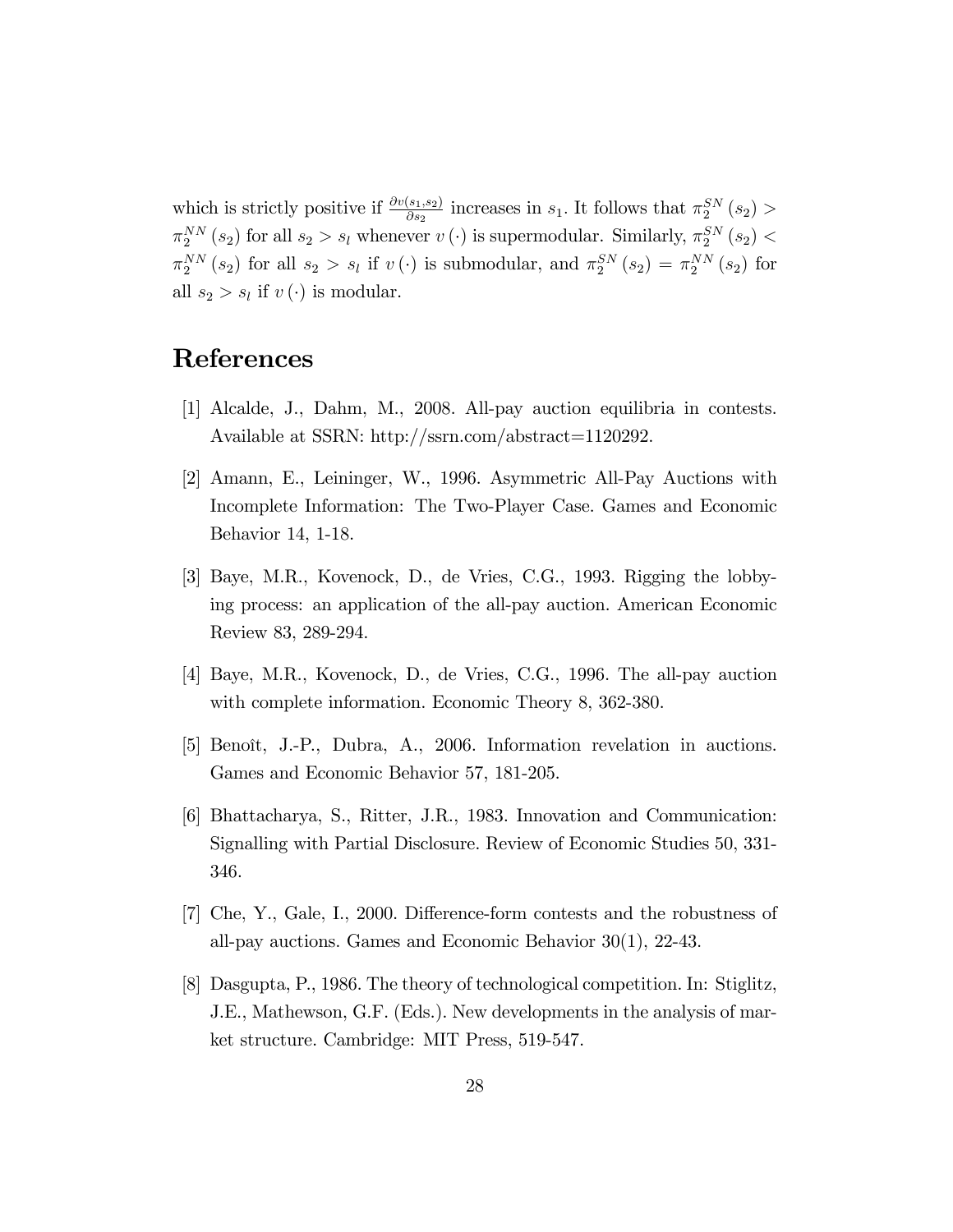- [9] Fibich, G., Gavious, A., Sela, A., 2006. All-pay auctions with risk-averse players. International Journal of Game Theory 34, 583-599.
- [10] Gal-Or, E., 1985. Information sharing in oligopoly. Econometrica 53, 329-343.
- [11] Gill, D., 2008. Strategic disclosure of intermediate research results. Journal of Economics and Management Strategy 17(3), 733-758.
- [12] Hillman, A.L., Riley, J.G., 1989. Politically contestable rents and transfers. Economics and Politics 1, 17-40.
- [13] Hillman, A.L., Samet, D., 1987. Dissipation of contestable rents by small numbers of contenders. Public Choice 54, 63-82.
- [14] Jansen, J., 2008. Strategic information disclosure and competition for an imperfectly protected innovation. Journal of Industrial Economics, forthcoming.
- [15] Kaplan, T.R., Luski, I., Wettstein, D., 2003. Innovative activity and sunk cost. International Journal of Industrial Organization 21, 1111- 1133.
- [16] Kim, J., 2008. The value of an informed bidder in common value auctions. Journal of Economic Theory 143, 585-595.
- [17] Konrad, K.A. 2000. Spatial contests. International Journal of Industrial Organization 18(6), 965-974.
- [18] Konrad, K.A., 2009. Strategy and Dynamics in Contests. Oxford University Press.
- [19] Krishna, V., Morgan, J., 1997. An analysis of the war of attrition and the all-pay auction. Journal of Economic Theory 72, 343-362.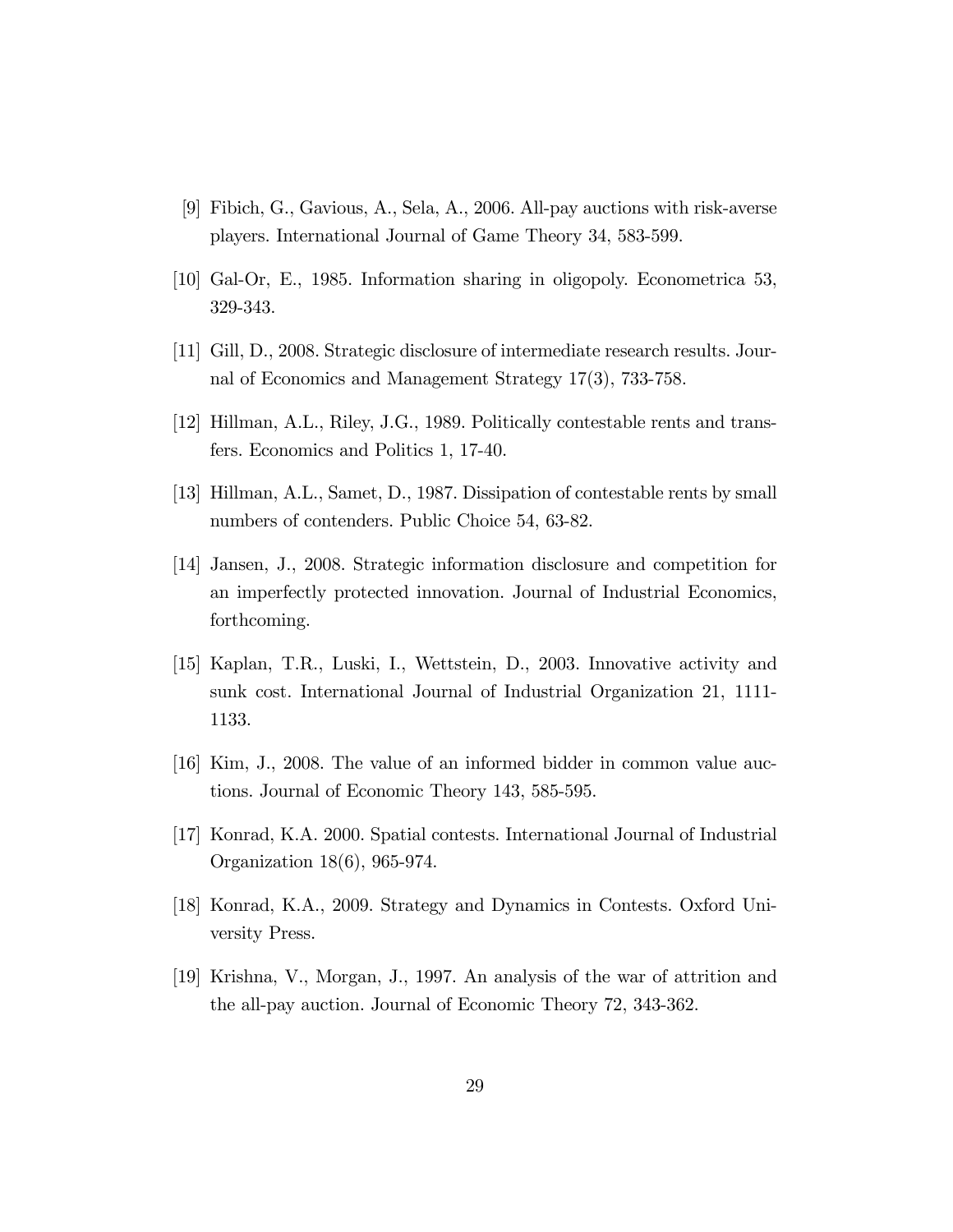- [20] Lazear, E., Rosen, S., 1981. Rank-Order Tournaments as Optimum Labor Contracts. The Journal of Political Economy 89 (5), 841-864.
- [21] Lichtenberg, F.R., 1988. The Private R and D Investment Response to Federal Design and Technical Competitions. American Economic Review 78, 550-559.
- [22] Matthews, S., 1987. Comparing auctions for risk averse buyers: a buyerís point of view. Econometrica 55, 633-646.
- [23] Milgrom, P.R., Weber R.J., 1982. A theory of auctions and competitive bidding. Econometrica 50, 1089-1122.
- [24] Moldovanu, B., Sela, A., 2001. The optimal allocation of prizes in contests. American Economic Review 91(3), 542-558.
- [25] Moldovanu, B., Sela, A., 2006. Contest architecture. Journal of Economic Theory 126(1), 70-96.
- $[26]$  Morath, F., Münster, J., 2010. Information acquisition in conflicts. SFB/TR 15 Discussion Paper No. 314.
- [27] Morath, F., Münster, J., 2008. Private versus complete information in auctions. Economics Letters 101(3), 214-216.
- [28] Novshek, W., Sonnenschein, H., 1982. Fulfilled expectations Cournot duopoly with information acquisition and release. Bell Journal of Economics 13, 214-218.
- [29] Ponssard, J.P., 1979. The strategic role of information on the demand function in an oligopolistic environment. Management Science 25, 243- 250.
- [30] Rahdi, N.A., 1994. The All Pay Common Value Auction as a Model of Contests, Purdue University, Unpublished Ph.D. Thesis.